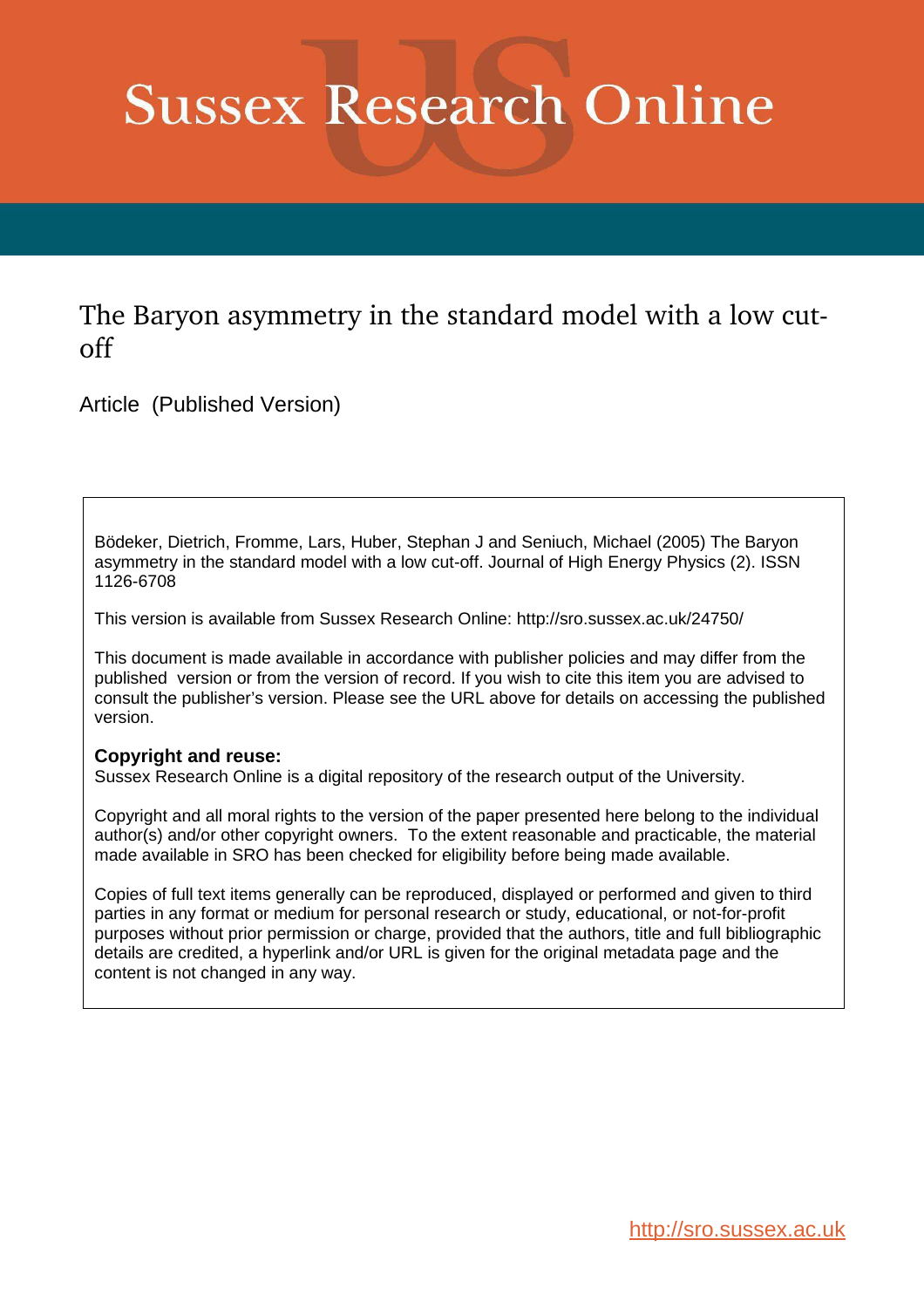## **IOP**science

The baryon asymmetry in the standard model with a low cut-off

This content has been downloaded from IOPscience. Please scroll down to see the full text.

View [the table of contents for this issue](http://iopscience.iop.org/1126-6708/2005/02), or go to the [journal homepage](http://iopscience.iop.org/1126-6708) for more

Download details:

IP Address: 84.92.41.220 This content was downloaded on 19/06/2014 at 08:57

Please note that [terms and conditions apply.](iopscience.iop.org/page/terms)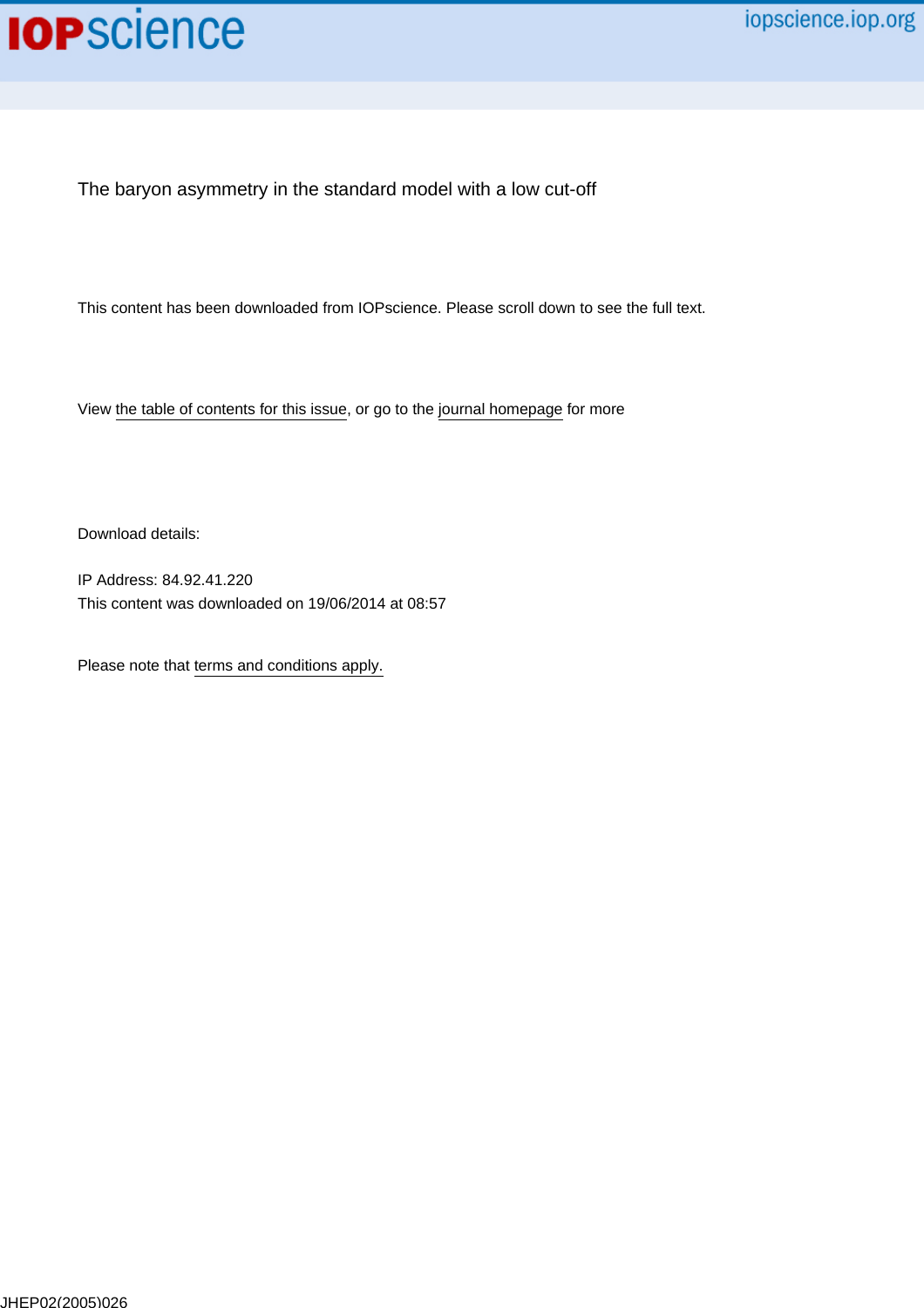Published by Institute of Physics Publishing for SISSA/ISA S

Received: December 23, 2004 Accepted: February 9, 2005

### The baryon asymmetry in the standard model with a low cut-off

#### Dietrich Bödeker,<sup>a</sup> Lars Fromme,<sup>a</sup> Stephan J. Huber<sup>b</sup> and Michael Seniuch<sup>a</sup>

 ${}^a$ Fakultät für Physik, Universität Bielefeld, D-33615 Bielefeld, Germany <sup>b</sup>Theory Division, Physics Department, CERN, CH-1211 Geneva 23, Switzerland  $E\text{-}mail:$  [bodeker@physik.uni-bielefeld.de](mailto:bodeker@physik.uni-bielefeld.de), [fromme@physik.uni-bielefeld.de](mailto:fromme@physik.uni-bielefeld.de), [stephan.huber@cern.ch](mailto:stephan.huber@cern.ch) , [seniuch@physik.uni-bielefeld.de](mailto:seniuch@physik.uni-bielefeld.de)

Abstract: We study the generation of the baryon asymmetry in a variant of the standard model, where the Higgs field is stabilized by a dimension-six interaction. Analyzing the one-loop potential, we find a strong first order electroweak phase transition for Higgs masses up to at least 170 GeV. Dimension-six operators induce also new sources of CP violation. We compute the baryon asymmetry in the WKB approximation. Novel source terms in the transport equations enhance the generated baryon asymmetry. For a wide range of parameters the model predicts a baryon asymmetry close to the observed value.

KEYWORDS: [Cosmology of Theories beyond the SM, Baryogenesis.](http://jhep.sissa.it/stdsearch?keywords=Cosmology_of_Theories_beyond_the_SM+Baryogenesis)

<span id="page-2-0"></span>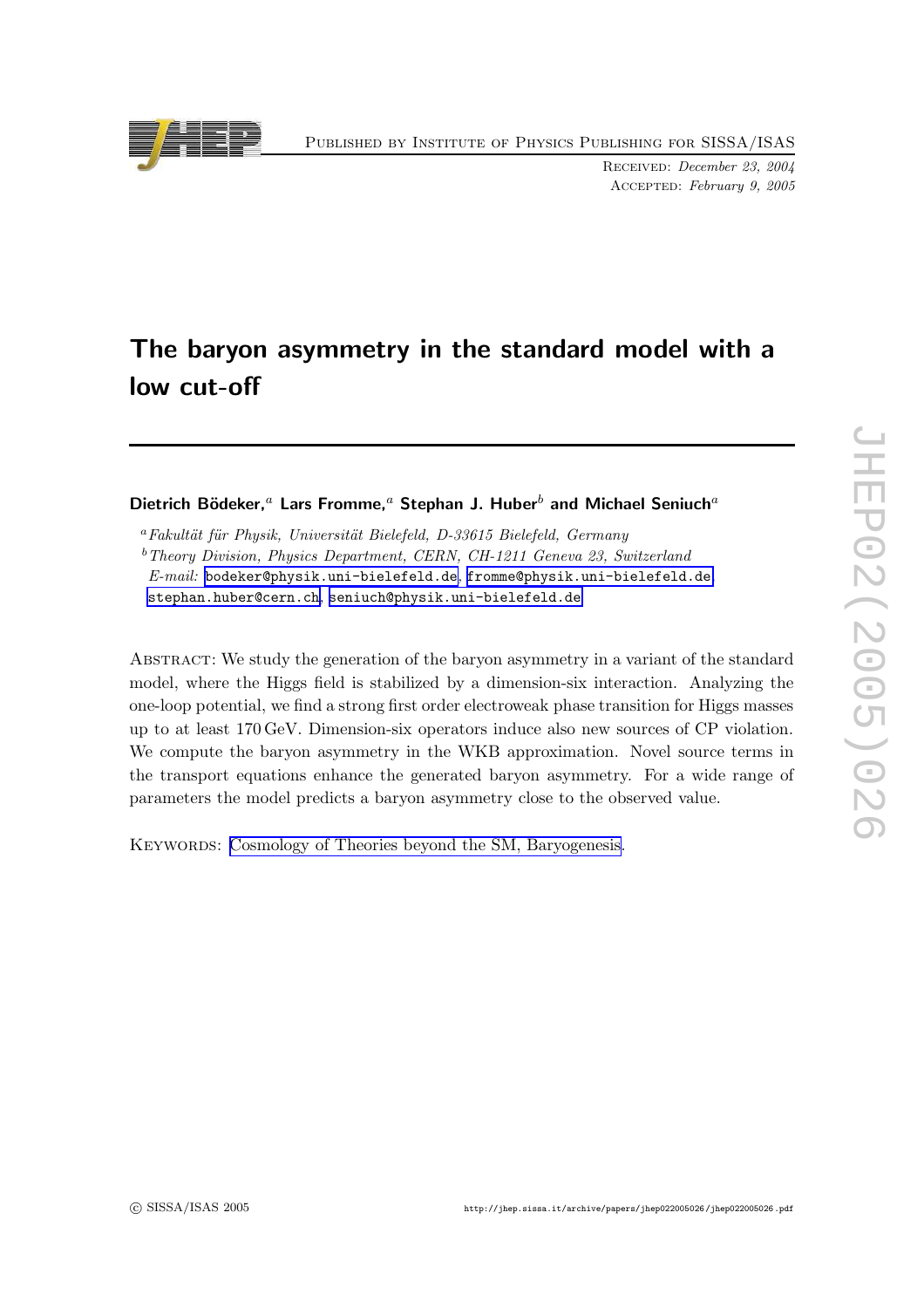#### <span id="page-3-0"></span>Contents

| 1. Introduction                         | $\mathbf{1}$ |
|-----------------------------------------|--------------|
| 2. The strength of the phase transition | $\bf{2}$     |
| 3. The bubble properties                | 5            |
| 4. CP violation                         | 7            |
| 5. Transport equations                  | 9            |
| 6. Numerical results                    | 13           |
| 7. Conclusions                          | 17           |

#### 1. Introduction

The baryon asymmetry of the universe has recently been determined to an unprecedented accuracy,

$$
\eta_B \equiv \frac{n_B}{s} = (8.9 \pm 0.4) \times 10^{-11},\tag{1.1}
$$

by combining measurements of the cosmic microwave background[[1\]](#page-19-0) and large scale structures [\[2\]](#page-19-0). Explaining its origin is one of the great challenges of modern particle physics and cosmology. For baryogenesis Sakharov's three conditions, B violation, CP violation and deviation from thermal equilibrium have to be satisfied. In principle these conditions could be met within the standard model (SM) at the electroweak phase transition (EWPT) [[3\]](#page-19-0). A more quantitative analysis shows however that the baryon asymmetry cannot be explained within the SM because there is not enough CP violation[[4\]](#page-19-0) and the phase transition turns intoa smooth crossover for Higgs masses  $m_H \gtrsim \!\! 80\,\text{GeV}$  [[5](#page-19-0)]. In fact, electroweak baryogenesis requires an even stronger criterion to be satisfied: The Higgs vacuum expectation value (vev) at the critical temperature,  $v_c \equiv \langle \phi(T_c) \rangle$ , must be larger than about  $T_c$  in order to avoid baryon number washout after the phase transition.

Motivated by the possibility that electroweak baryogenesis can be tested at future colliders, there were many proposals to realize this mechanism in extended settings[[6\]](#page-19-0). Some recent attempts can be found in ref. [\[7\]](#page-20-0). In supersymmetric models a strong EWPT can be induced by a light top squark[[8](#page-20-0)]. Supersymmetry breaking also provides new sources of CP violation. However, by now this scenario is quite constrained due to the negativeHiggs searches. In the SM a lower bound of  $m_H > 114 \,\text{GeV}$  was established [[10\]](#page-20-0). A strong first order phase transition could also be driven by cubic interactions of a singlet Higgs field[[9](#page-20-0)].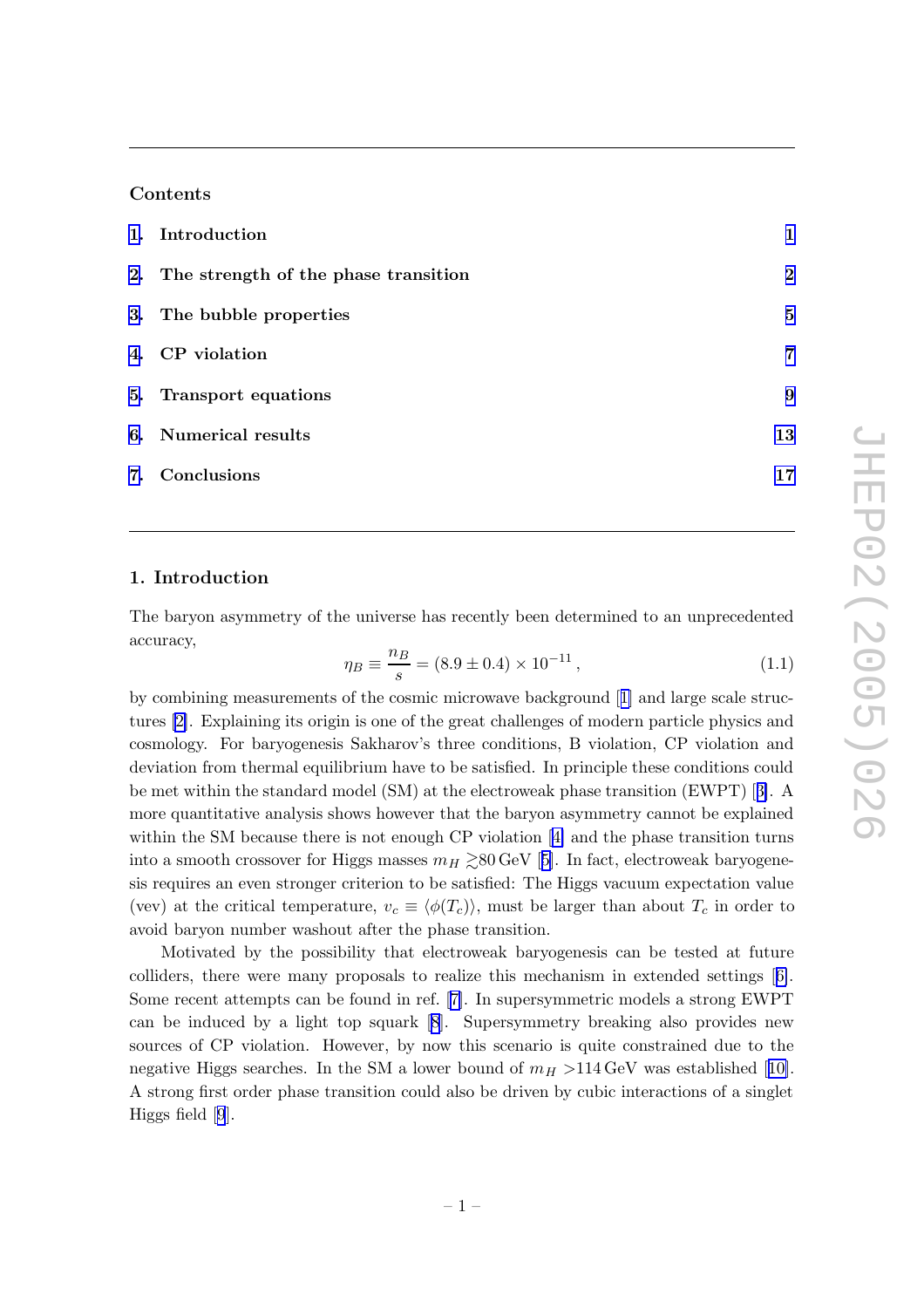<span id="page-4-0"></span>Recently, an alternative idea caught attention: non-renormalizable operators could have an impact on the EWPT. These operators parametrize the effects of new physics beyond some cut-off scale M. In order to be relevant at weak scale temperatures we have to assume that  $M \lesssim 1\,\text{TeV}$ . This new dynamics could be an ordinary quantum field theory, e.g. an extended Higgs sector. It might as well be something more fundamental, like strongly coupled gravity if the hierarchy problem is solved by the presence of extra dimensions.

If the Higgs potential is stabilized by a  $\phi^6$  interaction, a strong first order phase transition can occur for Higgs masses well above 100 GeV[[11, 12, 13\]](#page-20-0). A first order transition is triggered by a barrier in the Higgs potential. It can be provided by the one-loop thermal corrections of the weak gauge bosons. In the model under consideration, a barrier can also be generated from a negative  $\phi^4$  term, which no longer destabilizes the Higgs potential. The latter possibility turns out to be dominant in a large part of the parameter space. Non-renormalizable interactions also allow for new sources of the CP violation to fuel baryogenesis [\[14](#page-20-0), [15\]](#page-20-0).

In the following we will investigate the strengh of the EWPT in the SM with low cutoff, taking into account the one-loop corrections to the potential. At one-loop the phase transition is somewhat weaker than found in the analysis of ref. [[12](#page-20-0)], where only the thermal mass part of the one-loop correction was taken into account. Still we find a strong first order EWPT for Higgs masses up to at least  $170\,\text{GeV}$ , if we require  $M > 500\,\text{GeV}$ . We will study the properties of the bubble profile, finding in particular that the wall thickness varies in a wide range from about 2 to 16 times  $1/T_c$ . We will discuss dimension-6 interactions between the Higgs field and the top quark which provide the necessary CP violation to fuel baryogenesis. In the WKB approximation these operators induce CP violating terms in the top quark dispersion relation which vary along the bubble wall and enter the transport equations as source terms. We will discuss novel source terms in the transport equations which enhance the generated baryon asymmetry. We find that the model can explain the observed baryon asymmetry for natural values of the parameters.

#### 2. The strength of the phase transition

The dynamics of the EWPT is determined by the effective Higgs potential. As proposed in ref. [\[11](#page-20-0)], we add a non-renormalizable  $\phi^6$  operator to the SM potential, so that

$$
V(\phi) = -\frac{\mu^2}{2}\phi^2 + \frac{\lambda}{4}\phi^4 + \frac{1}{8M^2}\phi^6\,,\tag{2.1}
$$

where  $\phi^2 \equiv 2\Phi^{\dagger} \Phi$  with the SM Higgs doublet  $\Phi$ .

At finite temperature we add a thermal mass term to the potential. Because of the positive definite  $\phi^6$ -term, the quartic coupling  $\lambda$  is allowed to take negative values. In the high temperature expansion of the one-loop thermal potential we get the thermal Higgs mass term

$$
\frac{1}{2}\left(\frac{1}{2}\lambda + \frac{3}{16}g_2^2 + \frac{1}{16}g_1^2 + \frac{1}{4}y_t^2\right)T^2\phi^2\,,\tag{2.2}
$$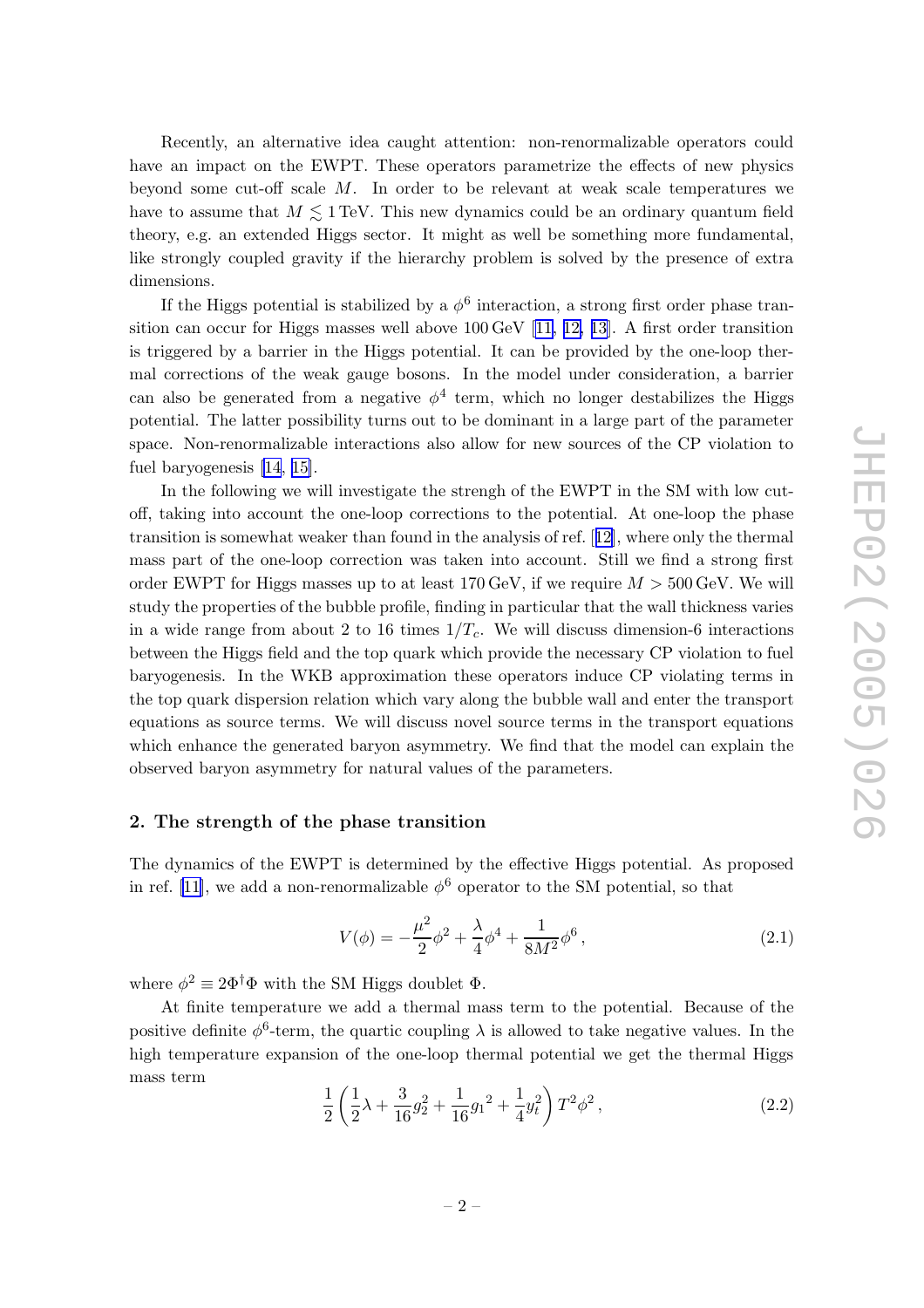<span id="page-5-0"></span>where  $y_t$  is the top Yukawa coupling and  $g_2$  and  $g_1$  are the  $SU(2)_L$  and  $U(1)_Y$  gauge couplings. We also include the one-loop contributions due to the transverse gauge bosons

$$
-\frac{g_2^3}{16\pi}T\phi^3\tag{2.3}
$$

and the top quark

$$
\frac{3}{64\pi^2} y_t^4 \phi^4 \ln\left(\frac{Q^2}{c_F T^2}\right) \tag{2.4}
$$

tothe effective potential, where  $c_F \approx 13.94$  [[16\]](#page-20-0). We choose  $Q = m_{\text{top}} = 178 \,\text{GeV}$ . Another choice of Q would only change the value of the self-coupling  $\lambda$ . Moreover we add the leading one-loop and two-loop corrections due to the  $\phi^6$  interaction

$$
\frac{1}{8M^2} (2\phi^4 T^2 + \phi^2 T^4). \tag{2.5}
$$

Altogether we end up with the high temperature effective potential

$$
V_{\text{eff}}(\phi, T) = \frac{1}{2} \left( -\mu^2 + \left( \frac{1}{2} \lambda + \frac{3}{16} g_2^2 + \frac{1}{16} g_1^2 + \frac{1}{4} y_t^2 \right) T^2 \right) \phi^2 -
$$
  

$$
- \frac{g_2^3}{16\pi} T \phi^3 + \frac{\lambda}{4} \phi^4 + \frac{3}{64\pi^2} y_t^4 \phi^4 \ln \left( \frac{Q^2}{c_F T^2} \right) +
$$
  

$$
+ \frac{1}{8M^2} (\phi^6 + 2\phi^4 T^2 + \phi^2 T^4).
$$
 (2.6)

With the two conditions

$$
\left. \frac{\partial V_{\text{eff}}(\phi,0)}{\partial \phi} \right|_{\phi=v} = 0 \quad \text{and} \quad \frac{\partial^2 V_{\text{eff}}(\phi,0)}{\partial \phi^2} = m_H^2, \tag{2.7}
$$

where

$$
V_{\text{eff}}(\phi,0) = V(\phi) - \frac{3}{64\pi^2} y_t^4 \phi^4 \ln\left(\frac{y_t^2 \phi^2}{2Q^2}\right)
$$
 (2.8)

is the zero-temperature potential including the one-loop correction from the top-quark, we can express the two parameters  $\mu$  and  $\lambda$  by the physical quantities  $m_H$  and  $v = 246 \,\text{GeV}$ . In the following we take  $m_H$  and M as the free parameters of the model. The SM bound on the Higgs mass applies to our model, so we require  $m_H > 114\,\text{GeV}.$  We need  $M \lesssim 1\,\text{TeV}$ in order for the dimension-six operator to be of relevance for the phase transition. If M becomes too small, for a fixed value of  $m_H$ , the electroweak minimum ceases to be the global minimum of the zero-temperature potential. As shown in figure 1, this happens around  $M < 500 \,\text{GeV}$ , and we exclude these values from the parameter space.

During a first order phase transition there exist two energetically degenerate phases separated by an energy barrier at the critical temperature  $T_c$ . To obtain  $T_c$  and the non-zero value of the vacuum expectation value  $v_c$  the two conditions

$$
\left. \frac{\partial V_{\text{eff}}(\phi, T_c)}{\partial \phi} \right|_{\phi = v_c} = 0 \quad \text{and} \quad V_{\text{eff}}(v_c, T_c) = 0 \tag{2.9}
$$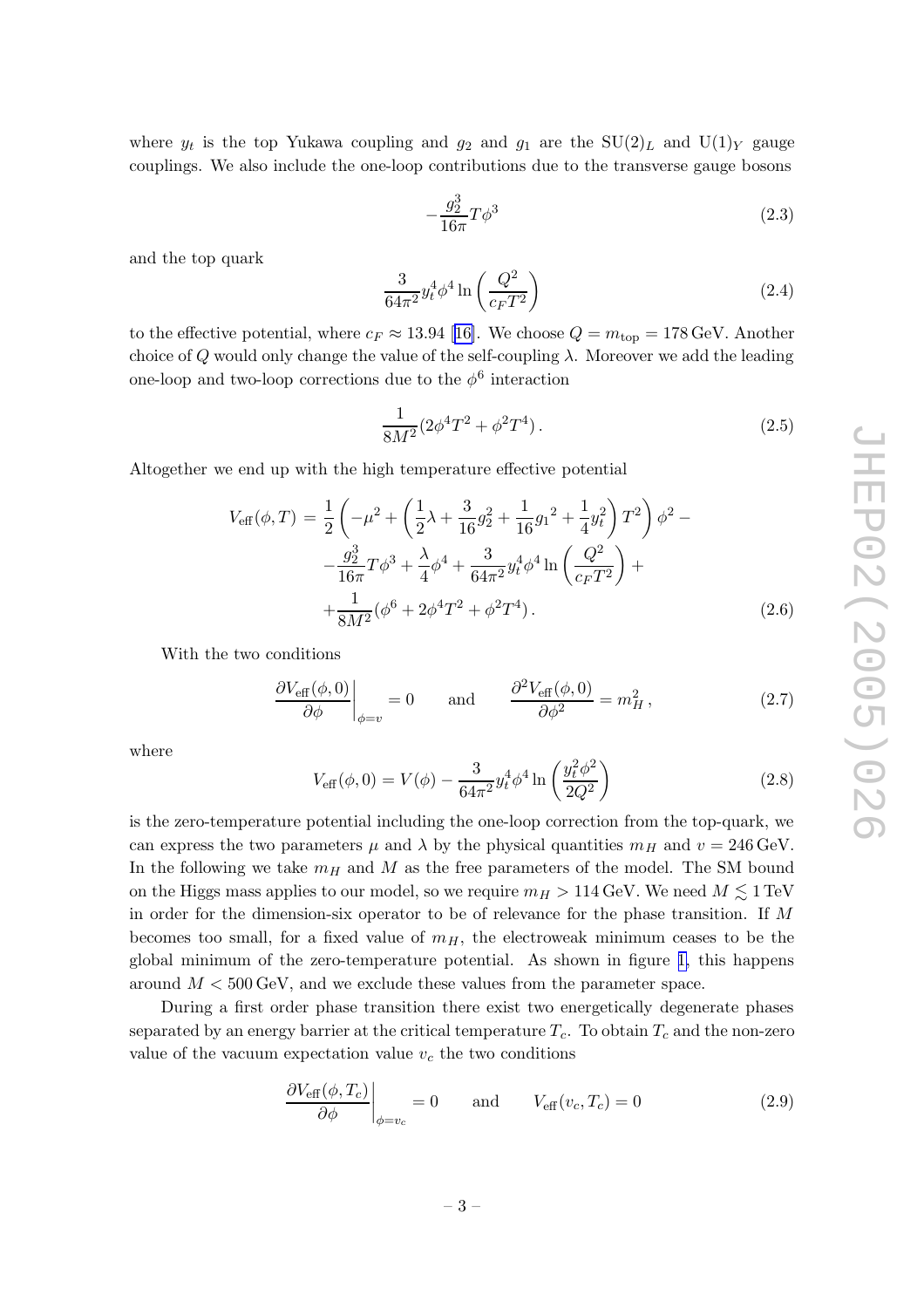<span id="page-6-0"></span>

**Figure 1:** Contours of constant  $\xi = v_c/T_c$  in the M- $m_H$ -plane. M and  $m_H$  are given in units of GeV. Below the lowest line the zero-temperature minimum at  $\phi \neq 0$  is no longer the global one. Below the metastability line the probability for thermal tunneling gets too small.

have to be fulfilled. The critical temperature in case of the EWPT is around 100 GeV. At some particular temperature below  $T_c$ , say  $T_n$  (nucleation temperature), the broken phase bubbles nucleate, expand and percolate. The Higgs field changes rapidly as the bubble wall passes through space. Baryogenesis has to take place outside the bubble while within the bubble the sphaleron induced  $(B+L)$ -violating reactions must be strongly suppressed. Otherwise the generated baryon asymmetry would be washed out after the phase transition. The sphaleron rate is practically switched off if the "washout criterion"[[17\]](#page-20-0)

$$
\xi = \frac{v_c}{T_c} \ge 1.1\tag{2.10}
$$

is satisfied. This is the condition for a first order transition to be strong. As was discussed in ref. [\[12](#page-20-0)], the sphaleron energy and therefore eq. ([2.10\)](#page-5-0) are practically not affected by the presence of the  $\phi^6$  term.

In figure [1](#page-5-0) we show the strength of the phase transition as a function of the model parameters. As expected the EWPT becomes weaker for increasing Higgs masses. For the smallest allowed Higgs mass we need  $M \lesssim 825 \,\text{GeV}$  to satisfy the washout criterion. In contrast to the SM we find a strongly first order phase transition, even for Higgs masses above 150 GeV. A large part of the parameter space meets the requirements of electroweak baryogenesis. As  $M$  approaches the region of wrong zero-temperature minimum, the critical temperature becomes smaller and  $\xi$  larger. For  $\xi \gtrsim 3$  the high temperature approximation breaks down for the top quark.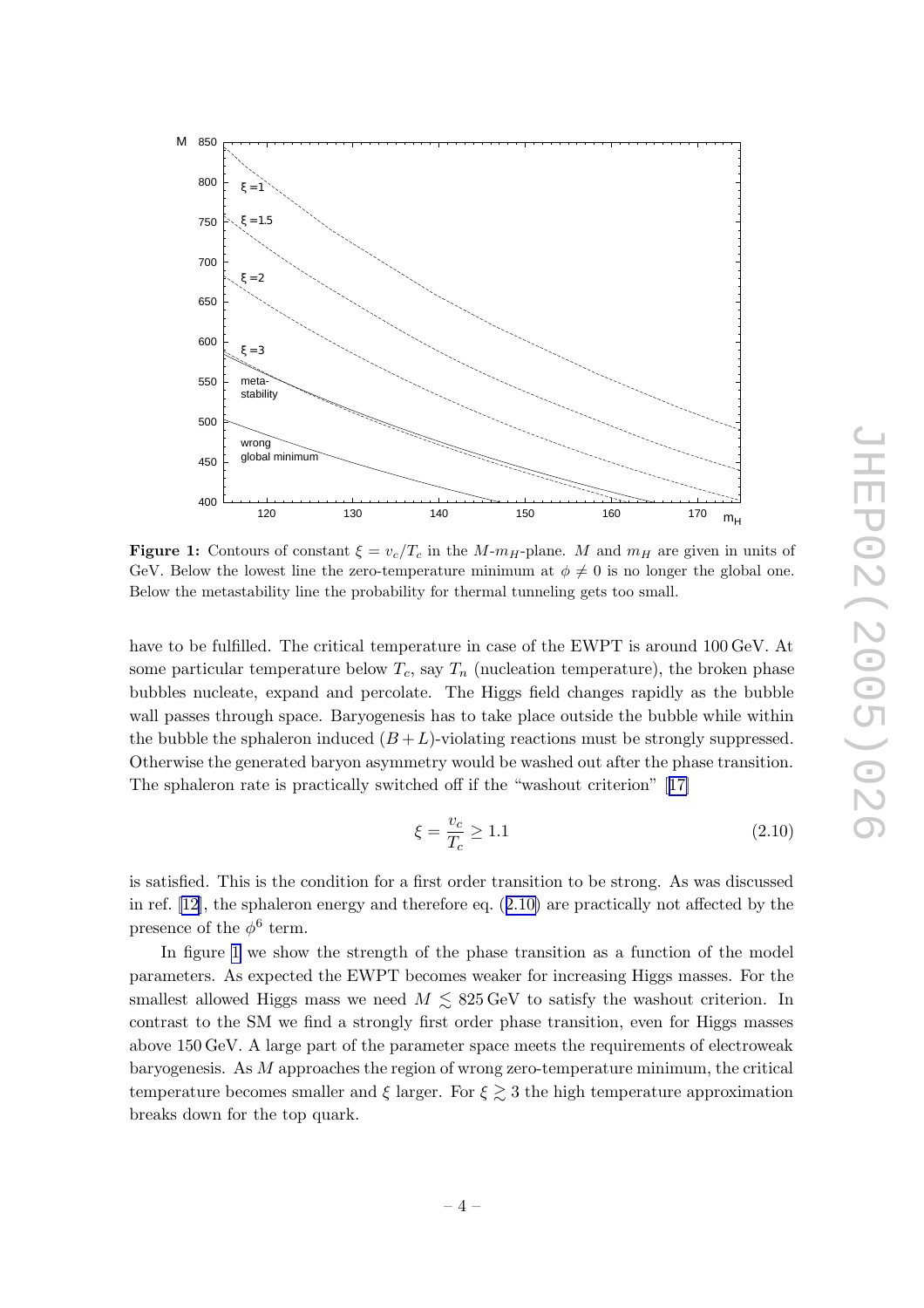<span id="page-7-0"></span>What Higgs masses are compatible with the washout criterion depends on how small Mis allowed to be. There is no particular bound on the  $\phi^6$  operator [[18](#page-21-0)]. However, in figure [1](#page-5-0) we take  $M \gtrsim 400\,\text{GeV}$  in order to make an expansion in powers of  $v/M$  reasonable. In an effective field theory all operators which are allowed by the symmetries are expected to be present. In particular, we expect dimension-6 operators involving gauge fields, such as  $(1/M^2)(\Phi^{\dagger}D_{\mu}\Phi)^2$ . These operators have to be suppressed by a higher scale of about 10 TeV in order to be in agreement with the electroweak precision data [[12\]](#page-20-0). Thus a tuning of couplings on the order of  $(10 \text{ TeV}/M)^2$  is required, and has to be explained by the UV completion of the model.

At the one-loop level the phase transition is somewhat weaker compared to the analysis of ref. [\[12\]](#page-20-0). There only the thermal masses ([2.2\)](#page-3-0) were included in the computation. For instance, taking  $m_H = 115 \,\text{GeV}$ , we find  $M = 825 \,\text{GeV}$  to arrive at a strong enough EWPT, i.e.  $\xi = 1.1$ . Including only the thermal mass corrections, one arrives at  $\xi = 1.43$ , and the cut-off scale can be increased to about 870 GeV until the phase transition becomes too weak[[12](#page-20-0)].

How important are the different one-loop contributions? For  $\xi \gtrsim 1$  the cubic term  $(2.3)$  $(2.3)$ is still relevant: Leaving it out considerably weakens the phase transition from  $\xi = 1$  to  $\xi = 0.56$ , for  $m_H = 115 \,\text{GeV}$ . Omitting also the log-term  $(2.4)$  $(2.4)$  $(2.4)$  makes the phase transition stronger again,  $\xi = 0.81$ . In addition, getting rid of the one-loop term of eq.  $(2.5)$  $(2.5)$  increases  $\xi$  to 1.27. Thus the one-loop contributions in  $(2.3)$  $(2.3)$ – $(2.5)$  $(2.5)$  partially cancel each other and therefore our results agree reasonably well with those of ref. [[12\]](#page-20-0). For larger Higgs masses and stronger phase transition the picture is qualitatively similar, however, the cubic term becomes less important.

The two-loop  $\phi^2$  term of eq. ([2.5\)](#page-4-0) practically does not change the result, demonstrating that the dimension-6 operator does not spoil the loop expansion. We have also checked that adding a dimension-8 term  $(1/M^4)(\Phi^{\dagger}\Phi)^4$  only affects  $\xi$  at the order of  $v^2/M^2$ .

The one-loop effective potential was also discussed in ref. [[13\]](#page-20-0). However, the authors impose an erroneous lower bound on the cut-off scale, requiring a positive mass squared for the Goldstone boson. As a result, they obtain a lower bound on the Higgs mass from eq. ([2.10\)](#page-5-0) which is much too small.

#### 3. The bubble properties

In this section we discuss some bubble properties which will enter the computation of the baryon asymmetry, in particular the thickness  $L_{\rm w}$ , and the velocity,  $v_{\rm w}$  of the wall. As already mentioned, the two minima of  $V_{\text{eff}}$  become of the same depth at  $T_c$ , but tunneling with the formation of bubbles of the broken phase will start somewhat later at a temperature  $T_n$ . The probability for thermal tunneling is exponentially suppressed by the energy of the critical bubble, S <sup>3</sup>. The phase transition starts if the nucleation probability per horizonvolume becomes of order unity, which translates to  $S_3(T_n)/T_n \sim 130 - 140$  [[19\]](#page-21-0).

For  $\xi = 1$  the amount of supercooling, i.e. the difference between the critical and nucleation temperatures, is small. For  $m_H = 115 \,\text{GeV}$  we find  $T_c = 107.34 \,\text{GeV}$  and  $T_c - T_n = 0.45 \,\text{GeV}$ . The system is well described by the thin wall approximation. For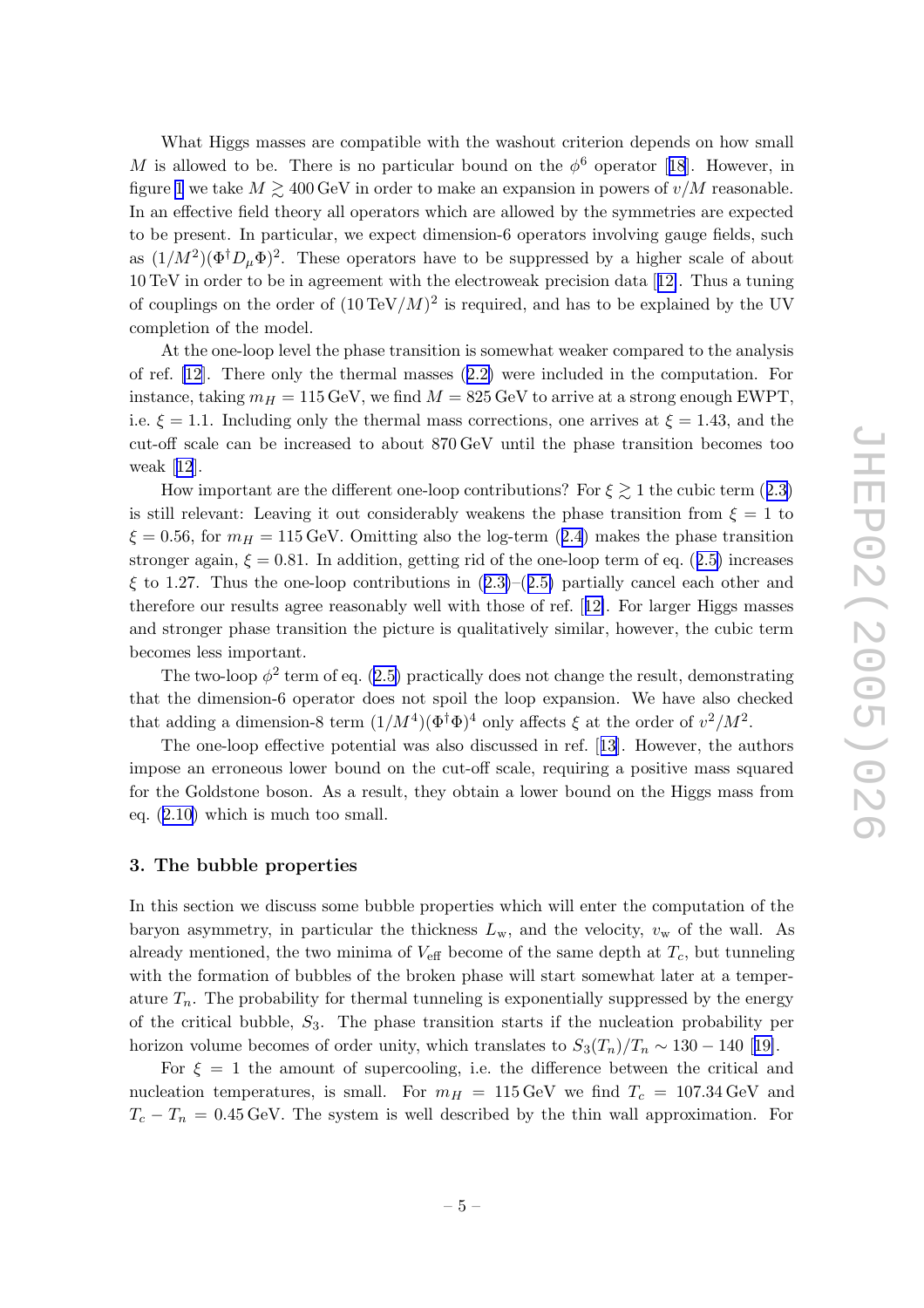<span id="page-8-0"></span>

**Figure 2:** The wall thickness  $L_w$  as a function of the Higgs-mass  $m_H$  for several values of M, which are given in units of GeV. In addition lines of constant  $\xi$  are shown.

smaller values of M and stronger phase transition, supercooling becomes more and more important. The thin wall approximation is no longer reliable. At some critical value the phase transition does no longer proceed at all. The universe remains stuck in the symmetric vacuum. This regime is indicated by the "metastability" line in figure [1.](#page-5-0)

Once a critical bubble is nucleated it will expand. The expansion is accelerated by the internal pressure and slowed down by plasma friction. Finally, a stationary situation will be reached, where the different forces are balanced, and the wall propagates with constant velocity,  $v_{\rm w}$ . In order to estimate the thickness of the bubble wall, we ignore friction for a moment and solve the field equation at the critical temperature with the effective potential of eq. [\(2.6\)](#page-4-0),

$$
\frac{d^2\phi}{dz^2} = \frac{\partial}{\partial\phi} V_{\text{eff}}(\phi). \tag{3.1}
$$

The boundary conditions read  $\phi(z \to -\infty) = v_c$  and  $\phi(z \to \infty) = 0$ . The bubble profile can approximately be described by a kink,

$$
\phi(z) = \frac{v_c}{2} \left( 1 - \tanh \frac{z}{L_{\rm w}} \right) \tag{3.2}
$$

with  $L_{\rm w} = \sqrt{v_c^2/(8V_b)}$ , where  $V_b$  is the height of the potential barrier. This relation would be exact for a  $\phi^4$  potential and we found that it is also a good approximation in our case. In figure [2](#page-7-0) the wall thickness is shown in dependence of the Higgs mass  $m_H$  and M. As we decrease M at fixed  $m_H$ , the wall thickness in units of  $1/T_c$  becomes smaller. The same happens if we decrease  $m_H$  at fixed M. The main effect comes from the decrease of  $T_c$  in these cases. Notice that  $L_wT_c$  varies in a wide range between about 2 and 16.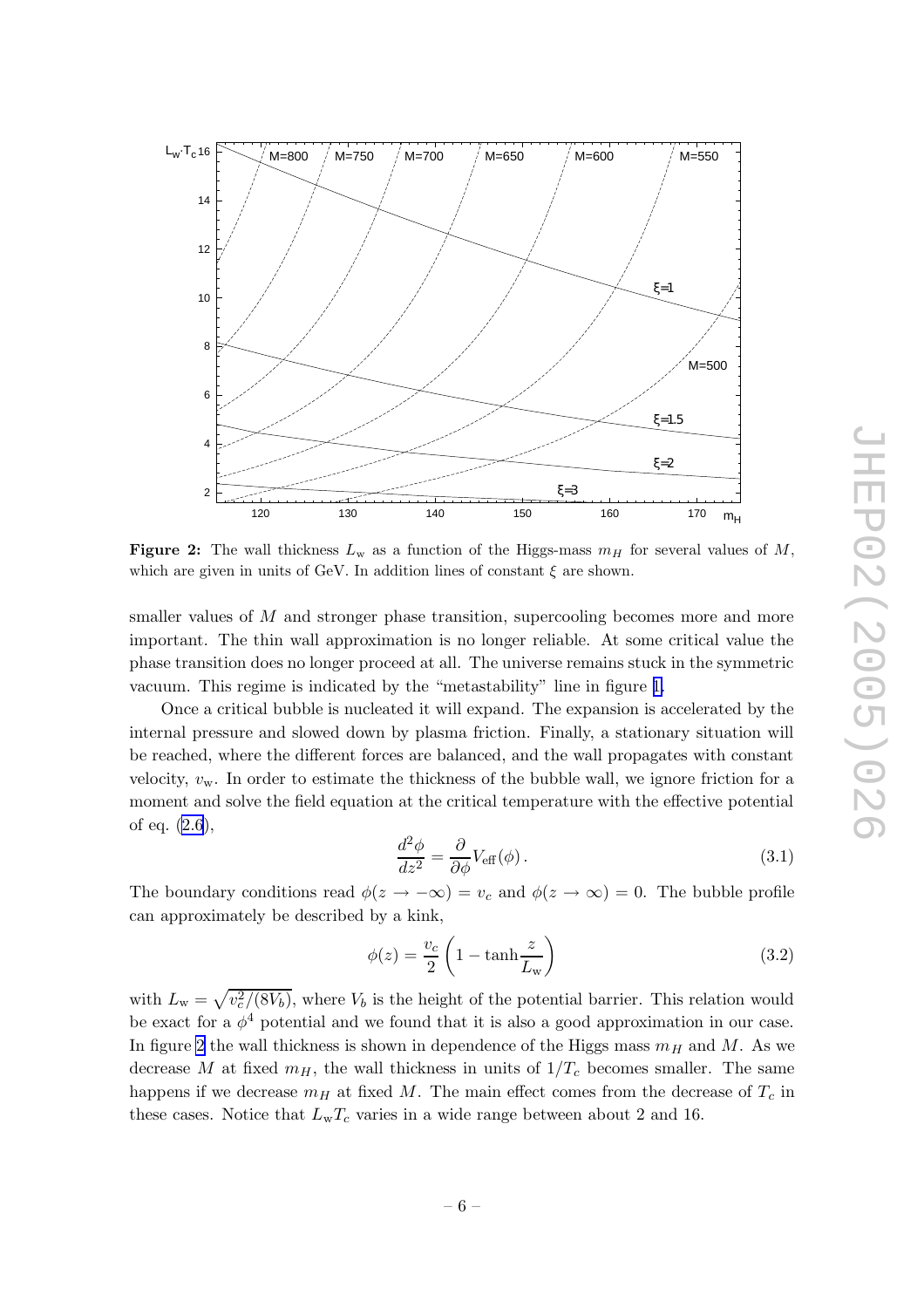<span id="page-9-0"></span>Let us finally comment on the wall velocity. Taking into account only the friction related to the infrared gauge field modes[[20\]](#page-21-0),

$$
v_{\rm w} = \frac{32\pi L_{\rm w}}{11g_2^2T^3} \cdot \frac{\Delta V}{\ln(m_W L_{\rm w}) + \mathcal{O}(1)}\tag{3.3}
$$

we obtain a wall velocity of order unity, except for  $\xi$  being close to one. Here  $\Delta V$  is the potential difference at the nucleation temperature and  $m_W$  the mass of the W boson. The order unity correction in the denominator is induced by friction of other particles in the plasma,in particular the top quark [[21](#page-21-0)]. Since numerically  $\ln(m_W L_w)$  is only of order unity, top quark friction will slow down the wall considerably. The wall velocity is further reduced by latent heat of the nucleating bubbles. In general, the wall moves faster in the case of a stronger phase transition.

Let us briefly discuss two representative examples. Taking  $\xi = 1$  and  $m_H = 115 \,\text{GeV}$ , we obtain  $v_{\rm w} = 0.24$  from eq. ([3.3](#page-8-0)). Including the effect of reheating,  $\Delta V$  is reduced and we arrive at  $v_w = 0.08$ . If we finally switch on the order unity correction, we end up with  $v_{\rm w} \sim 0.05$ . The picture looks very much different for stronger phase transitions. Going to  $\xi = 1.5$ , eq. ([3.3\)](#page-8-0) already leads to a wall velocity of order unity. Including again top quark friction and reheating, we obtain  $v_{w} \sim 0.5$ . For larger Higgs masses we find a very similar behavior. These are only very rough estimates, since eq. ([3.3\)](#page-8-0) breaks down for large values of  $v_w$ . Given these uncertainties we will treat  $v_w$  as a free parameter in our computation of the baryon asymmetry.

#### 4. CP violation

Non-renormalizable interactions provide new sources of CP violation. In the absence of gaugesinglets the leading operators are of mass dimension six. In ref. [[14\]](#page-20-0) a  $|\Phi|^2 F\tilde{F}$ operator was discussed. We will focus on the operators

$$
\frac{x_{ij}^u}{M^2}(\Phi^\dagger \Phi) \Phi u_i^c q_j \tag{4.1}
$$

which have been proposed to drive baryon number generation in ref. [[15\]](#page-20-0). There are analogous terms for the down-type quarks and leptons. The fermion masses become

$$
m_{ij} = y_{ij} \frac{v}{\sqrt{2}} + \frac{v^3}{2\sqrt{2}M^2} x_{ij}
$$
\n(4.2)

where  $y_{ij}$  are the ordinary Yukawa couplings. In unitary gauge, the effective Yukawa couplings to the physical Higgs boson are given by

$$
Y_{ij} = y_{ij} + \frac{3v^2}{2M^2} x_{ij} \,. \tag{4.3}
$$

Thus, there is a mismatch of order  $(xv^2/M^2)$  between the fermion masses and the effective Yukawa couplings. In general, the couplings  $x_{ij}$  contain complex phases, and they are of unknown flavor structure. While for the top quark  $x_{33}^u$  may be of order unity, the couplings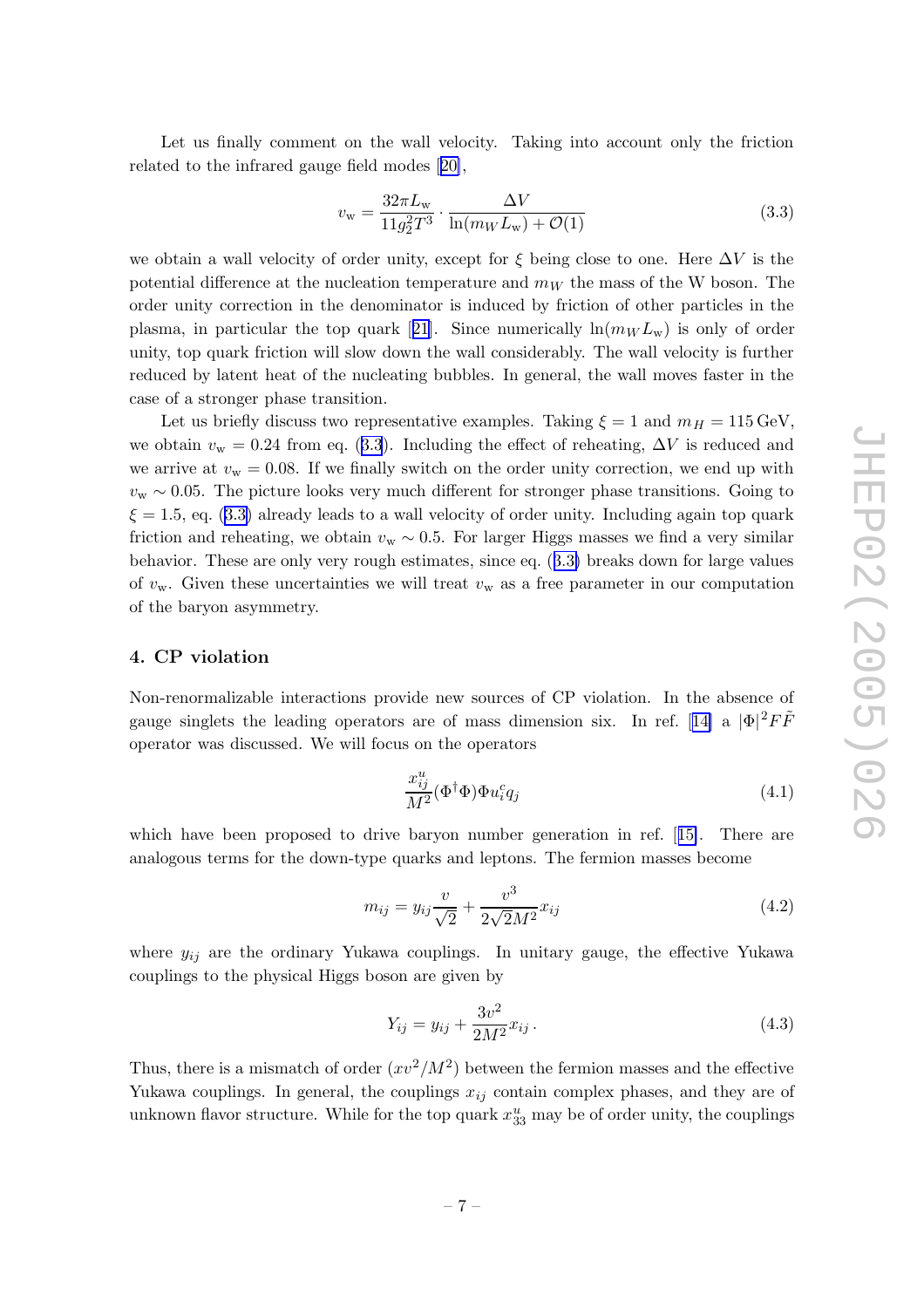<span id="page-10-0"></span>of the lighter fermions should not exceed  $\mathcal{O}(M^2 m_f/v^3)$  to avoid fine tuning of the fermion masses  $m_f$ . For instance, the corresponding coupling for the electron should at most be of order  $10^{-4} \times (M/TeV)^2$ , which is a small number. Having this in mind, and lacking a theory of flavor mixing, we will therefore assume that the  $x_{ij}$  have a similar flavor structure as the corresponding Yukawa couplings, i.e.  $x_{ij} \sim y_{ij}$ , up to order unity coefficients. This structure could be motivated by a Froggatt-Nielsen[[22\]](#page-21-0) type mechanism, where the operators ([4.1\)](#page-8-0) and the ordinary Yukawa couplings would have the same quantum numbers.

Since the operators [\(4.1\)](#page-8-0) do not have to be strictly aligned with the ordinary Yukawa couplings, they will induce flavor violation and CP violation. Via tree-level Higgs exchange they generate four-fermion interactions, which, for instance, affect  $K - \bar{K}$  mixing. For example, the operator  $(1/Q^2)(d^c s\bar{d}\bar{s}^c)$  is generated at a level of

$$
\frac{1}{Q^2} \sim \frac{v^4}{M^4 m_H^2} x_{12}^d (x_{21}^d)^* \,. \tag{4.4}
$$

For  $x_{12}^d \sim m_s \sin \theta_c/v$ , where  $m_s$  denotes the strange quark mass and  $\theta_c$  the Cabibbo angle, we obtain roughly  $Q \sim 5 \cdot 10^7 \text{GeV} \times (M/\text{TeV})^2$ . At  $M \gtrsim 30 \text{TeV}$  a 2-loop contribution of order  $(1/(16\pi^2)^2)x_{12}^d(x_{21}^d)^*/M^2$  becomes dominant.<sup>1</sup> Experimentally, these operators are constrained to be suppressed by  $Q \gtrsim 10^7 \,\text{GeV}$ , especially in the presence of CP vi-olation. This constraint is compatible with ([4.4\)](#page-9-0) for  $M \geq 500 \,\text{GeV}$ . Later on we will only be interested in the coupling of the top,  $x_{33}^u \sim 1$ . If we make the unnatural assumption that only this coupling is present, a  $dd\bar{s}\bar{s}$  operator is generated at 2-loops with  $Q \sim 4 \cdot 10^9 \text{GeV} \times (M/\text{TeV})^2$ . In the B system the experimental bounds are even more easily satisfied.

CP violating couplings induce electric dipole moments (EDM's). The EDM of the neutron,for instance, is experimentally constrained by  $d_n/e < 6.3 \cdot 10^{-26}$  cm [[23\]](#page-21-0). The individual EDM's of up and down quarks should therefore be not much larger. The up quark receives the larger contribution. At one-loop we find

$$
\frac{d_u}{e} \sim \frac{1}{16\pi^2} \frac{v^3 \text{Im}(x_{13}^u x_{31}^u)}{M^4} \sim 1 \cdot 10^{-26} \text{cm} \times \left(\frac{\text{TeV}}{M}\right)^2,\tag{4.5}
$$

which might be close to the experimental bound. In the second step we assumed a maximal phase and  $|x_{13}^u| \sim |x_{31}^u| \sim V_{ub}$ . If only the coupling  $x_{33}^u$  is present, an EDM of roughly  $d_u/e \sim 5 \cdot 10^{-27}$  $d_u/e \sim 5 \cdot 10^{-27}$  $d_u/e \sim 5 \cdot 10^{-27}$ cm × Im $(x_{33}^u) \times (TeV/M)^2$  is induced at the 2-loop level [[15\]](#page-20-0). Thus a coupling  $x_{33}^u$  of order unity with a large phase can be present without inducing too large flavor changing neutral currents or EDM's, even for  $M \sim 300 \,\text{GeV}$ . Other couplings also are allowed, as long as some Yukawa-like hierarchy is respected. However, experimental signals of non-standard flavor physics could be detected in the near future.

At low energies the non-renormalizable operators and the Yukawa couplings melt into the couplings  $(4.3)$  $(4.3)$ . However, during the EWPT the two terms in  $(4.3)$  vary differently along the bubble wall. As a result, the fermion masses acquire position dependent phases

<sup>&</sup>lt;sup>1</sup>This diagram is quadratically divergent which we cut off at the scale  $M$ .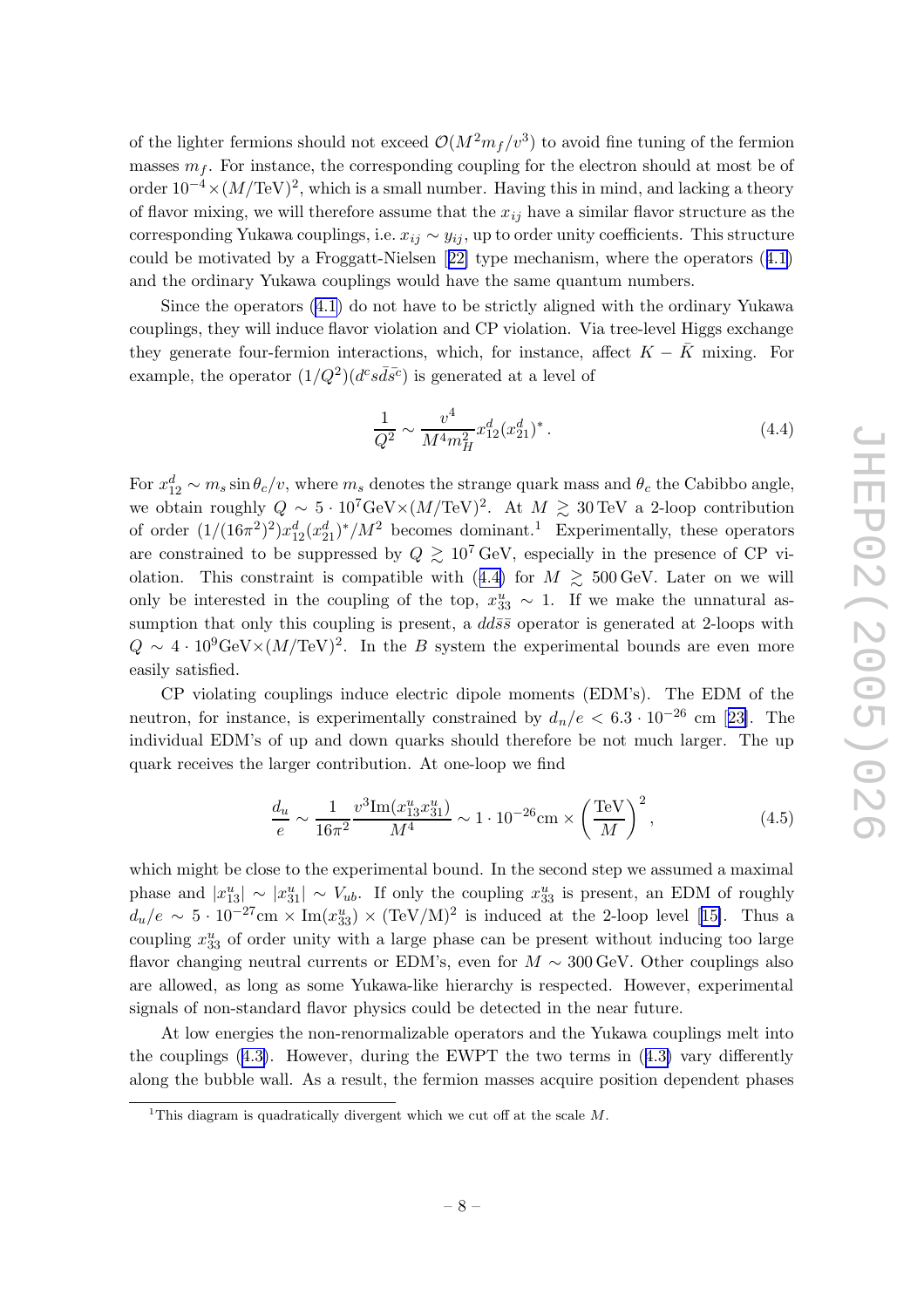<span id="page-11-0"></span>which cannot be rotated away. For the phase of the top quark mass we obtain

$$
\tan \theta_t(z) \approx \sin \varphi_t \frac{\phi^2(z)}{2M^2} \frac{x_t}{y_t},\tag{4.6}
$$

where we defined  $x_t e^{i\varphi_t} \equiv x_{33}^u$  and ignored the real part of  $x_{33}^u$ . In two Higgs doublet models such a phase may arise from spontaneous CP violation. In supersymmetric models position dependent phases are induced by flavor mixing, e.g. for the charginos. In the next section we discuss how the phase [\(4.6\)](#page-10-0) drives the generation of a baryon asymmetry as a bubble wall moves through the plasma.

#### 5. Transport equations

The CP violating interactions of particles in the plasma with the bubble wall create an excess of left-handed quarks over the corresponding anti-quarks. 2 In the symmetric phase the left-handed quark density biases the sphaleron transitions to generate a net baryon asymmetry.

In the WKB approach the CP violating interaction of a fermion with the wall leads to different dispersion relations for particles and anti-particles [[24\]](#page-21-0), depending on their complex masses. To make this method applicable, it is required that the typical de Broglie wavelength of particles in the plasma is small compared to the width of the wall, i.e.  $L_{\rm w}T \gg$ 1. Otherwise an expansion in derivatives of the background Higgs field cannot be justified. According to the results of section [3](#page-6-0) this is a good approximation in a large fraction of our parameter space. It is violated only in the cases of a very strong phase transition,  $\xi \gtrsim 3$ . From the dispersion relations we compute a force term which enters the transport equations that describe the evolution of the plasma. An alternative approach was followed in ref. [\[26](#page-21-0)].

Let us consider a single Dirac fermion, such as the top quark, with a space-time dependent mass  $\text{Re}\mathcal{M}(\bar{z}) + i\gamma^5 \text{Im}\mathcal{M}(\bar{z})$ , where  $\mathcal{M}(\bar{z}) = m(\bar{z})e^{i\theta(\bar{z})}$  and  $\bar{z} \equiv z - v_{\rm w}t$  denotes the relative coordinate perpendicular to the wall. For particles and anti-particles the dispersion relations to first order in derivatives read [[25\]](#page-21-0)

$$
E_{\pm} = E_0 \pm \Delta E = \sqrt{p^2 + m^2} \pm \text{sign}(p_z) \theta' \frac{m^2}{2(p^2 + m^2)},
$$
\n(5.1)

where  $p^2 = \bar{p}^2$  is the squared kinetic momentum and  $\theta' = d\theta/d\bar{z}$ .  $E_+$  is the energy of lefthanded particles, E<sup>−</sup> corresponds to the right-handed states, and for the anti-particles the other way round. 3 In a more rigorous treatment similar dispersion relations were derived for spin states in the Schwinger-Keldysh formalism[[27, 28\]](#page-21-0) .

The evolution of the particle distributions  $f_i(t, \vec{x}, \vec{p})$  we describe by classical Boltzmann equations. The dispersion relations ([5.1\)](#page-10-0) induce force terms, which are different for particles

 $2$ Quarks will turn out to be more important than leptons because of the large top mass.

<sup>3</sup>Later on the relevant particles will be relativistic, so that we can approximate helicity by chirality.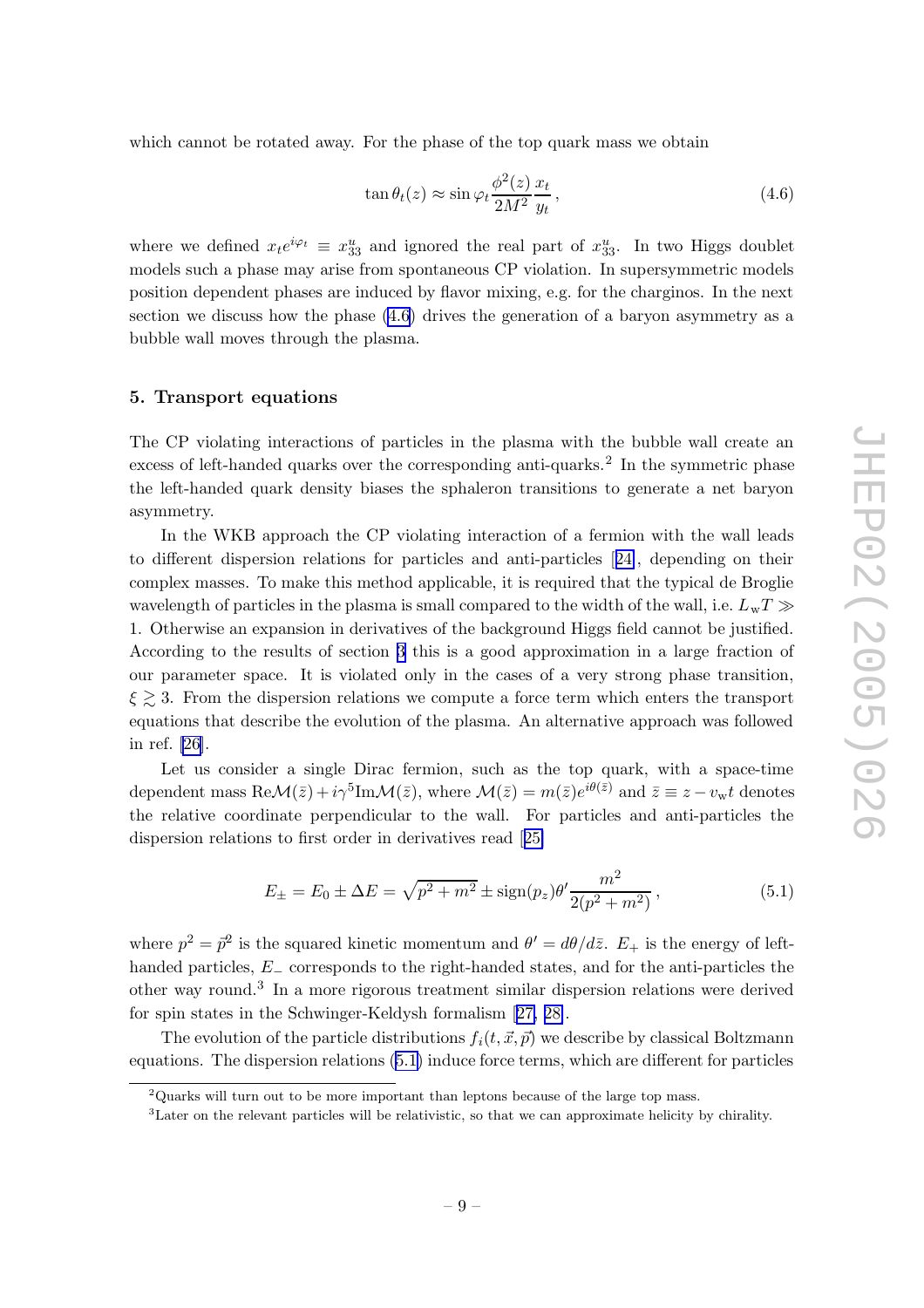<span id="page-12-0"></span>and anti-particles. To make the system of equations tractable, we use a fluid-type ansatz in the rest frame of the plasma[[24\]](#page-21-0)

$$
f_i(t, \vec{x}, \vec{p}) = \frac{1}{e^{\beta(E_i - v_i p_z - \mu_i)} \pm 1},
$$
\n(5.2)

where  $v_i$  and  $\mu_i$  denote velocity perturbations and chemical potentials for each fluid. The velocity perturbations are introduced to model the movement of particles in response to the force.

For a shorter notation let us first introduce some symbols K, which represent momentum averages normalized relative to the massless Fermi-Dirac case,

$$
\langle X \rangle \equiv \frac{\int d^3 p X(p)}{\int d^3 p f'_+(m=0)},\tag{5.3}
$$

where  $f'_{\pm} = -\beta e^{\beta E_0} / (e^{\beta E_0} \pm 1)^2$ . We define

$$
K_{1,i} = \left\langle \frac{p_z^2}{\sqrt{p^2 + m_i^2}} f'_{\pm}(m_i) \right\rangle, \qquad K_{2,i} = \left\langle p_z^2 f'_{\pm}(m_i) \right\rangle,
$$
  
\n
$$
K_{3,i} = \left\langle \frac{1}{2\sqrt{p^2 + m_i^2}} f'_{\pm}(m_i) \right\rangle, \qquad K_{4,i} = \left\langle \frac{|p_z|}{2(p^2 + m_i^2)} f'_{\pm}(m_i) \right\rangle,
$$
  
\n
$$
K_{5,i} = \left\langle \frac{|p_z| p^2}{2(p^2 + m_i^2)^2} f'_{\pm}(m_i) \right\rangle, \qquad K_{6,i} = \left\langle \left(\frac{|p_z|}{(p^2 + m_i^2)^2} - \frac{\delta(p_z)}{p^2 + m_i^2} \right) f'_{\pm}(m_i) \right\rangle,
$$
  
\n
$$
K_{7,i} = \left\langle \frac{|p_z|^3}{(p^2 + m_i^2)^2} f'_{\pm}(m_i) \right\rangle,
$$
  
\n(5.4)

which appear in the transport equations discussed in the following. In the case of a massless fermion we obtain  $K_1 = 1.096T$ ,  $K_2 = 4.606T^2$ ,  $K_3 = 0.211/T$ ,  $K_4 = 0.105/T$ ,  $K_5 =$ 0.105/T,  $K_6 = -0.038/T^3$  and  $K_7 = 0.105/T$ . For  $m \gg T$  the averages experience an exponential Boltzmann suppression.

We look for solutions of the Boltzmann equation which are stationary, i.e. which only depend on the relative coordinate  $\bar{z}$ . We expand the Boltzmann equation in derivatives of the fermion mass. At first order in derivatives there is no difference between particles and anti-particles. Weighting the Boltzmann equation with 1 and  $p_z$ , we obtain after momentum averaging

$$
\kappa_i v_{\rm w} \mu'_{i,1} - K_{1,i} v'_{i,1} - \langle C_i \rangle = K_{3,i} v_{\rm w} (m_i^2)'
$$
\n(5.5)

$$
- K_{1,i} \mu'_{i,1} + K_{2,i} v_{\rm w} v'_{i,1} - \langle p_z \mathcal{C}_i \rangle = 0.
$$
 (5.6)

Here  $\mu_{i,1}$  and  $v_{i,1}$  indicate the perturbations to first order in derivatives. A prime denotes again a derivative with respect to  $\bar{z}$ . The statistical factor  $\kappa_i \equiv \langle f'_{\pm}(m_i) \rangle$  is 1 (2) for massless fermions (bosons) and becomes exponentially small for  $m \gg T$ . The force term on the right-hand side is induced by the change in the particle mass along the wall. Introducing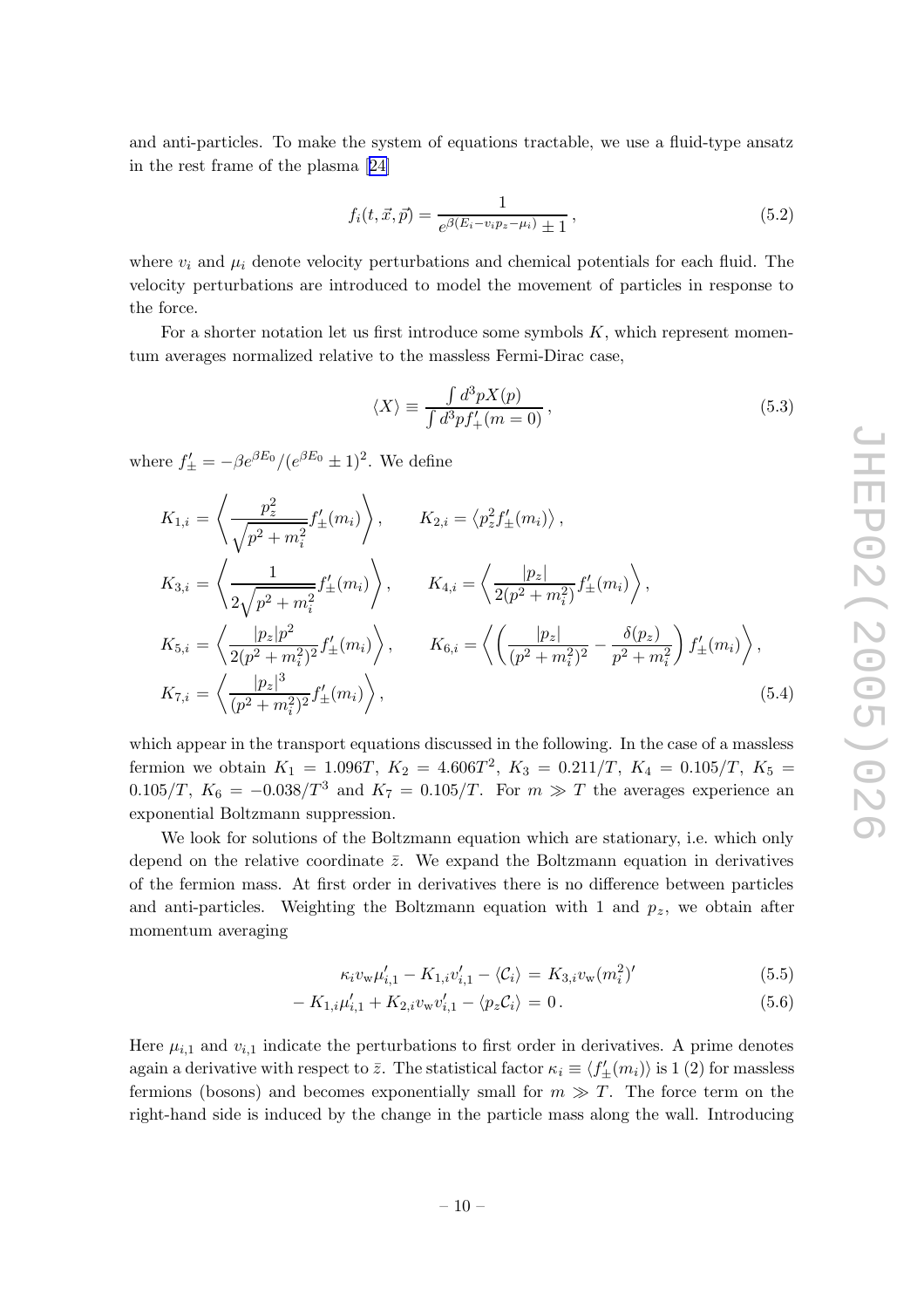<span id="page-13-0"></span>inelastic rates,  $\Gamma_p^{\text{inel}}$ , and elastic rates,  $\Gamma_p^{\text{el}}$ , for a process p, the collision terms take the form [\[29](#page-21-0)]

$$
\langle C_i \rangle = \sum_p \Gamma_p^{\text{inel}} \sum_j \mu_j \,, \qquad \langle p_z C_i \rangle = v_i \bar{p}_z^2 \sum_p \Gamma_p^{\text{el}} \equiv v_i \bar{p}_z^2 \Gamma_i^{\text{el}} \,. \tag{5.7}
$$

In  $\langle p_z C_i \rangle$  we neglected inelastic processes. The leading order eqs. ([5.5\)](#page-11-0), ([5.6\)](#page-11-0) contain the friction terms which enter the computation of the wall velocity[[21\]](#page-21-0).

To second order in derivatives, we have to distinguish between particles and antiparticles. The perturbations contain CP odd and even components,

$$
\mu_i = \mu_{i,1} + \mu_{i,2o} + \mu_{i,2e}, \qquad v_i = v_{i,1} + v_{i,2o} + v_{i,2e}. \tag{5.8}
$$

In the following only the odd second order perturbations will enter, so we can drop the subscript "o" to simplify the notation. Subtracting the equations of particles and antiparticles, we obtain

$$
\kappa_i v_{\rm w} \mu'_{i,2} - K_{1,i} v'_{i,2} - \langle \mathcal{C}_i \rangle = -K_{6,i} \theta'_i m_i^2 \mu'_{i,1} \tag{5.9}
$$

$$
K_{1,i}\mu'_{i,2} + K_{2,i}v_{w}v'_{i,2} - \langle p_{z}C_{i} \rangle = K_{4,i}v_{w}m_{i}^{2}\theta''_{i} + K_{5,i}v_{w}(m_{i}^{2})'\theta'_{i} - K_{7,i}m_{i}^{2}\theta'_{i}v'_{i,1}.
$$
(5.10)

Note that the CP violating source terms are proportional to derivatives of  $\theta_i$ . A constant phase does not contribute. The source terms proportional to the first order perturbations have not been investigated so far in a realistic context. (See ref.[[28\]](#page-21-0) for a discussion in the context of Schwinger-Keldysh formalism.) To study their relevance for the generation of the observed baryon asymmetry will be a main issue in the next section.

We may use eq.  $(5.9)$  $(5.9)$  to solve for  $v_{i,2}$ . Neglecting derivatives of the thermal averages, which are higher order in derivatives, we end up with diffusion equations for the chemical potentials

$$
-\kappa_i D_i (1 - A_i v_w^2) \mu_{i,2}'' - \kappa_i v_w \mu_{i,2}' - D_i A_i v_w \sum_p \Gamma_p^{\text{inel}} \sum_j \mu_{j,2}' +
$$
  
+ 
$$
\sum_p \Gamma_p^{\text{inel}} \sum_j \mu_{j,2} - A_i D_i v_w \sum_p (\Gamma_p^{\text{inel}})' \sum_j \mu_{j,2} = S_i , \qquad (5.11)
$$

where

−

$$
A_i = \frac{\kappa_i K_{2,i}}{K_{1,i}^2} \,. \tag{5.12}
$$

In the massless limit we have  $A \approx 3.83$ . The diffusion constants are given by [[29\]](#page-21-0)

$$
\kappa_i D_i = \frac{K_{1,i}^2}{\bar{p}_z^2 \Gamma_i^{\text{el}}} \,. \tag{5.13}
$$

To leading order in the wall velocity, neglecting derivatives of the inelastic rates and ratios of inelastic to elastic rates, the left-hand side of eq. ([5.11\)](#page-12-0) reproduces the result of ref. [[29\]](#page-21-0). This corresponds to dropping the terms proportional to  $A_i$ . In the next section we will examine to what extent this simplification is justified. Since  $A_i$  is not a small number,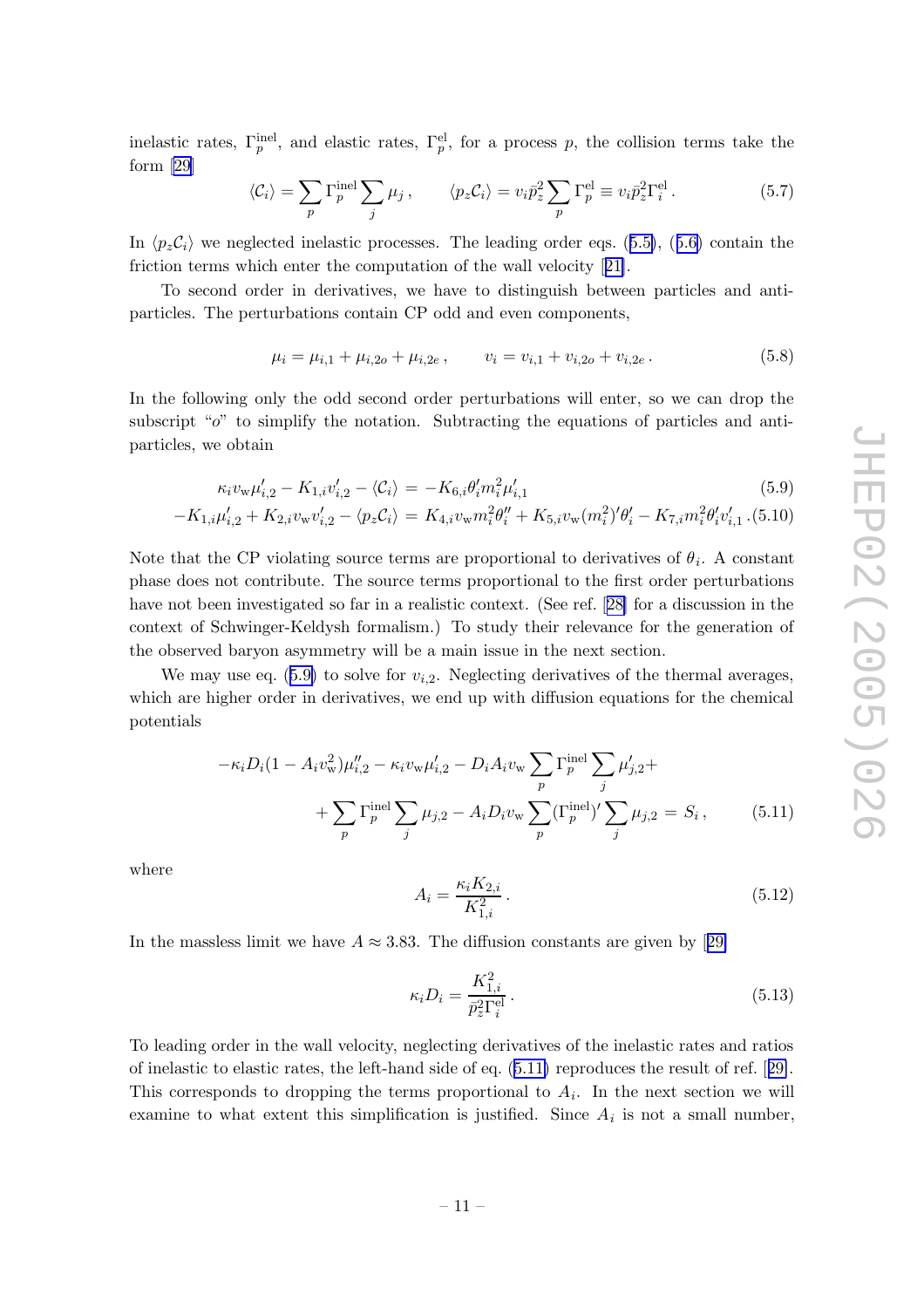<span id="page-14-0"></span>the corrections will turn out to be important in certain regimes. For the source terms we obtain

$$
S_{i} = \frac{\kappa_{i} D_{i} v_{w}}{K_{1,i}} \left( K_{4,i} m_{i}^{2} \theta_{i}^{"} + K_{5,i} (m_{i}^{2})^{"} \theta_{i}^{"}\right)^{'} ++ K_{6,i} \left( 1 - AD_{i} v_{w} \frac{d}{d\bar{z}} \right) \left( m_{i}^{2} \theta_{i}^{"} \mu_{i,1}^{"}\right) - \frac{\kappa_{i} D_{i} K_{7,i}}{K_{1,i}} \left( m_{i}^{2} \theta_{i}^{"} v_{i,1}^{"}\right)^{'}.
$$
(5.14)

In the second line new source terms related to the first order perturbations are showing up. As expected, no source terms are left in the case of vanishing wall velocity.

Let us apply these general results to the SM with a low cut-off. In a first step we compute the asymmetry in the left-handed quark density. At this stage we neglect the weak sphalerons, i.e. baryon and lepton number are conserved. The most important particle species are the left- and right-handed top quarks and the Higgs bosons. Leptons are only produced by small Yukawa couplings and therefore not taken into account. It turns out that also the Higgs bosons have only a minor impact on the generated baryon asymmetry. They change the final result only at the percent level, so we can ignore them. In a second step, the weak sphalerons convert the left-handed quark number into a baryon asymmetry.

We take into account the top Yukawa interaction,  $\Gamma_y$ , the strong sphalerons,  $\Gamma_{ss}$  and the top helicity flips,  $\Gamma_m$  caused by the interactions with the bubble wall. The latter are only present in the broken phase. The gauge interactions are assumed to be in equilibrium. The transport equations become

$$
(3\kappa_t + 3\kappa_b)v_{\rm w}\mu'_{q_3,2} - (3K_{1,t} + 3K_{1,b})v'_{q_3,2} -
$$
  
\n
$$
-6\Gamma_y(\mu_{q_3,2} + \mu_{t,2}) - 6\Gamma_m(\mu_{q_3,2} + \mu_{t,2}) -
$$
  
\n
$$
-6\Gamma_{ss}[(2 + 9\kappa_t + 9\kappa_b)\mu_{q_3,2} + (1 - 9\kappa_t)\mu_{t,2}] = -3K_{6,t}m_t^2\theta_t'\mu'_{q_3,1}
$$
  
\n
$$
-(K_{1,t} + K_{1,b})\mu'_{q_3,2} + (K_{2,t} + K_{2,b})v_{\rm w}v'_{q_3,2} -
$$
\n(5.15)

+ 
$$
K_{1,b}
$$
) $\mu'_{q_3,2}$  +  $(K_{2,t} + K_{2,b})v_w v'_{q_3,2}$   
\n-  $\left(\frac{K_{1,t}^2}{\kappa_t D_Q} + \frac{K_{1,b}^2}{\kappa_b D_Q}\right) v_{q_3,2} = K_{4,t} v_w m_t^2 \theta''_t + K_{5,t} v_w (m_t^2)' \theta'_t - K_{7,t} m_t^2 \theta'_t v'_{q_3,1}$  (5.16)

$$
3\kappa_t v_w \mu'_{t,2} - 3K_{1,t} v'_{t,2} - 6\Gamma_y (\mu_{q_3,2} + \mu_{t,2}) -
$$
  
-6 $\Gamma_m (\mu_{q_3,2} + \mu_{t,2}) -$   
-3 $\Gamma_{ss} [(2 + 9\kappa_t + 9\kappa_b) \mu_{q_3,2} + (1 - 9\kappa_t) \mu_{t,2}] = -3K_{6,t} m_t^2 \theta'_t \mu'_{t,1}$  (5.17)

$$
-K_{1,t}\mu'_{t,2} + K_{2,t}v_{w}v'_{t,2} - \frac{K_{1,t}^{2}}{\kappa_{t}D_{Q}}v_{t,2} = K_{4,t}v_{w}m_{t}^{2}\theta''_{t} + K_{5,t}v_{w}(m_{t}^{2})'\theta'_{t} - K_{7,t}m_{t}^{2}\theta'_{t}v'_{t,1}.
$$
\n(5.18)

The top quark phase,  $\theta_t$ , is given by eq. ([4.6\)](#page-10-0). For the chemical potentials we take  $\mu_t =$  $\mu(u_3^c)$  and  $\mu_{q_3} = (\mu(u_3) + \mu(d_3))/2$ . The index t (b) refers to the top and bottom quark, respectively. We have omitted the tiny source of the bottom quark which is suppressed by  $(m_b/m_t)^4$ . We used baryon number conservation to express the strong sphaleron interaction in terms of  $\mu_{q_3,2}$  and  $\mu_{t,2}$  [[30\]](#page-21-0). Replacing the second order source terms by the first order ones, the same system of transport equation holds for the first order perturbations.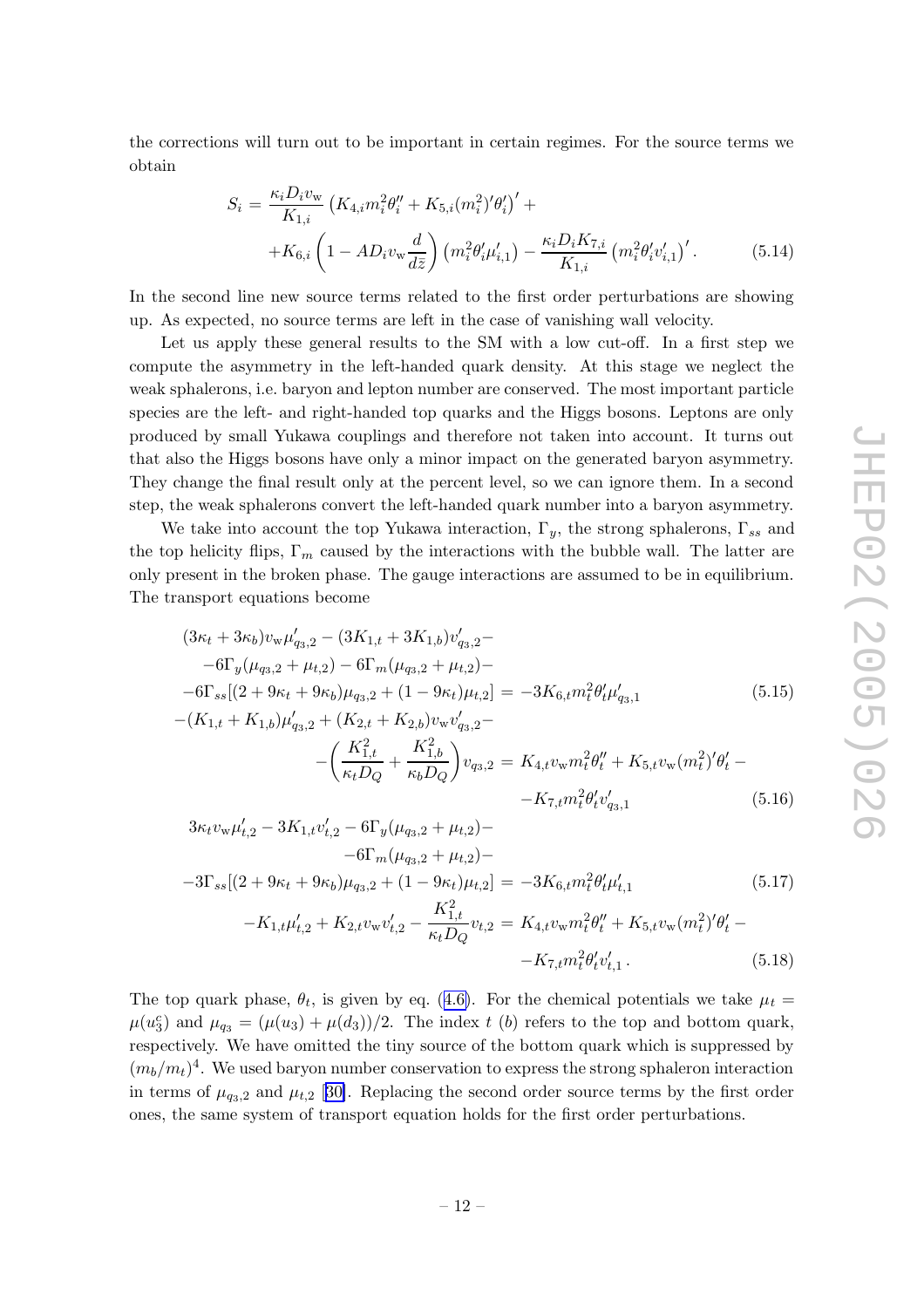<span id="page-15-0"></span>Using again baryon number conservation, the chemical potential of left-handed quarks,  $\mu_{B_L} = \mu_{q_1} + \mu_{q_2} + \mu_{q_3}$ , is obtained as

$$
\mu_{B_L} = (1 + 2\kappa_t + 2\kappa_b)\mu_{q_3} - 2\kappa_t\mu_t. \tag{5.19}
$$

The baryon asymmetry is then given by[[25\]](#page-21-0)

$$
\eta_B = \frac{n_B}{s} = \frac{405 \bar{\Gamma}_{ws}}{4\pi^2 v_w g_* T^4} \int_0^\infty d\bar{z} \mu_{B_L}(\bar{z}) e^{-\nu \bar{z}},\tag{5.20}
$$

where  $\bar{\Gamma}_{ws}$  is the weak sphaleron rate and  $\nu = 45 \bar{\Gamma}_{ws} / (4v_{w}T^3)$ . The effective number of degrees of freedom in the plasma is  $g_* = 106.75$ . In eq. ([5.20\)](#page-14-0) the weak sphaleron rate has been suddenly switched off in the broken phase,  $\bar{z}$  < 0. The exponential factor in the integrand accounts for the relaxation of the baryon number if the wall moves very slowly.

#### 6. Numerical results

In this section we present our evaluations of the transport equations  $(5.15)$  $(5.15)$ – $(5.18)$  $(5.18)$ . We will discuss under what conditions the terms proportional to  $A_i$  may be neglected in eq. [\(5.11](#page-12-0)) and investigate what is the impact of the new source terms in eqs. ([5.9\)](#page-12-0) and ([5.10\)](#page-12-0). Finally, we will demonstrate that the SM with a low cut-off can explain the observed baryon asymmetry for natural values of the parameters.

In our numerical computations we use the following values for the weak sphaleron rate[[31](#page-21-0)], the strong sphaleron rate[[32\]](#page-22-0), the top Yukawa rate[[30\]](#page-21-0), the top helicity flip rate and the quark diffusion constant [\[30\]](#page-21-0)

$$
\begin{aligned}\n\bar{\Gamma}_{ws} &= 1.0 \cdot 10^{-6} T^4, & \bar{\Gamma}_{ss} &= 4.9 \cdot 10^{-4} T^4, \\
\Gamma_y &= 4.2 \cdot 10^{-3} T, & \Gamma_m &= \frac{m_t^2(\bar{z}, T)}{63T}, \\
D_Q &= \frac{6}{T}.\n\end{aligned} \tag{6.1}
$$

Note that in  $\bar{\Gamma}_{ss} \equiv \Gamma_{ss} T^3$  the value  $\alpha_s = 0.086$  from the dimensionally reduced theory hasbeen used [[32](#page-22-0)]. Changing the rates  $\Gamma_y$  and  $\Gamma_m$  has only a small effect on the baryon asymmetry, as would have the inclusion of the Higgs field chemical potential in the transport equations. Doubling the value of  $D_Q$  enhances the baryon asymmetry by 20-30% because of more efficient diffusion. Enhancing  $\Gamma_{ss}$  reduces the baryon asymmetry since the strong sphaleronsdrive  $\mu_{B_L}$  to zero if the quarks are taken massless [[33\]](#page-22-0). The baryon asymmetry also depends on whether we take the top quark to be massive or massless in the thermal averages. If we switch on the top mass, the baryon asymmetry becomes smaller since the thermal averages go down. In the evaluations we use the half  $m_t^2$  of the broken phase to compute the averages.

Let us first discuss under which conditions the  $A_i$  corrections in eq. ([5.11\)](#page-12-0) become important. At this stage we do not yet relate the bubble wall parameters to the model introduced in section [2.](#page-3-0) In figure 3 we display the baryon asymmetry computed with the simplified equations (dashed lines) compared to the one obtained from the full equa-tions [\(5.15](#page-13-0))–[\(5.18](#page-13-0)) (solid lines) as a function of the wall velocity. We take  $\xi = 1.5$  and  $M/T = 6$  for three different values of  $L<sub>w</sub>$ . The CP violating phase in the dimension-6 oper-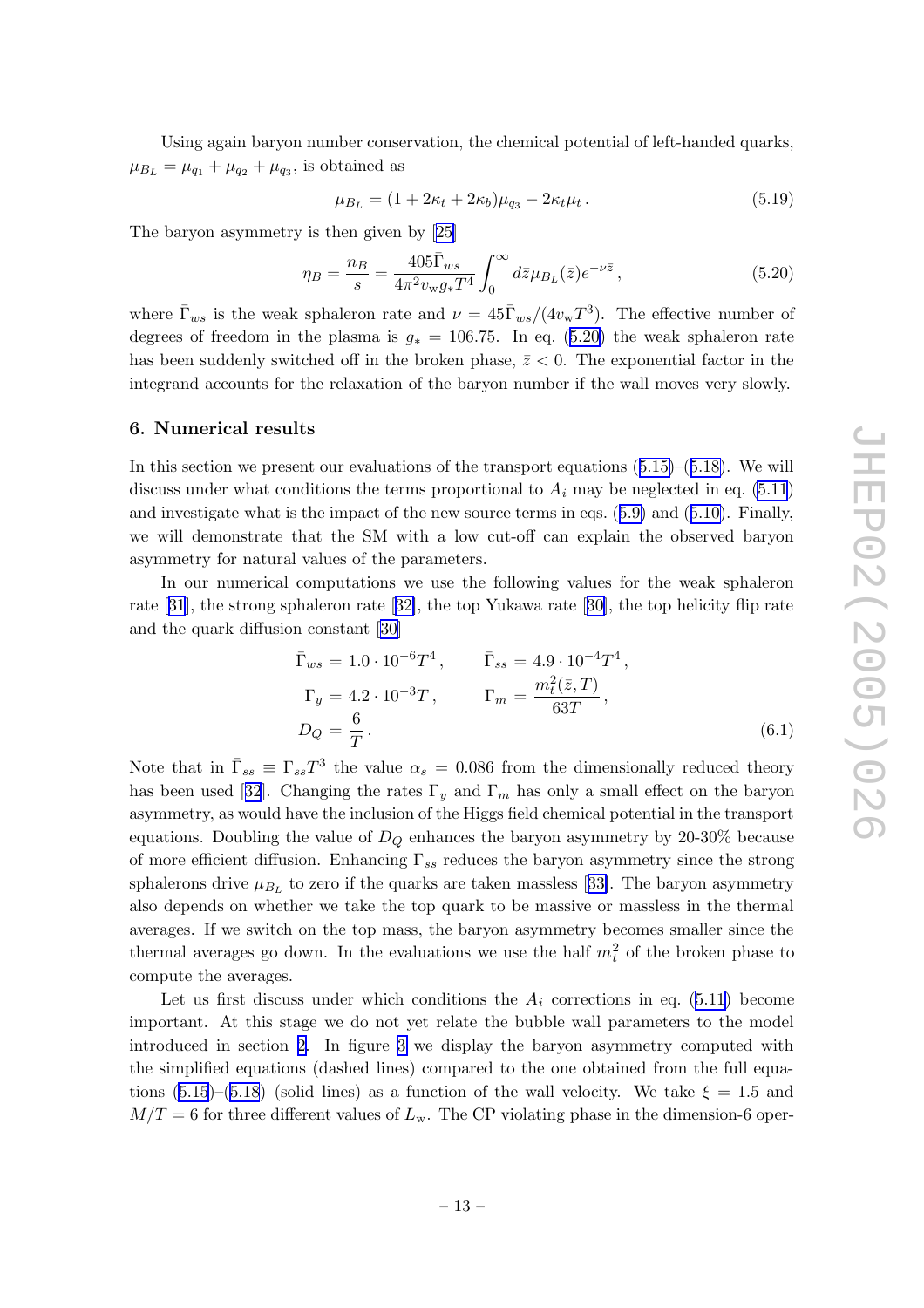<span id="page-16-0"></span>

**Figure 3:** Comparison between eq.  $(5.11)$ , where the terms proportional to  $A_i$  have been neglected (dashed), and eqs. [\(5.15\)](#page-13-0)–([5.18\)](#page-13-0) without the first order perturbations (solid) for different values of  $L_{\rm w}$ . The other parameters are taken as  $\xi = 1.5$  and  $M = 6T$ .

ator ([4.1\)](#page-8-0) we take as maximal, i.e.  $\sin \varphi_t = 1$ , and we choose  $x_t = 1$ . In any case the baryon asymmetry is proportional to  $x_t \sin \varphi_t$ . Since we want to compare the left hand sides of the transport equations, we included only the source term of the first line of eq. ([5.14\)](#page-13-0). The simplified equations give a reasonable description for  $v_{\rm w} \lesssim 0.1$ . For large values of  $v_{\rm w}$ there are sizable deviations, especially for thinner bubble walls. This behavior is expected since the  $A_i$  corrections come with additional powers of the wall velocity. In the MSSM, where  $v_{\rm w} \sim 0.05 - 0.1$  [\[34](#page-22-0)], the simplified equations are applicable. In the following we will use the full equations  $(5.15)$  $(5.15)$ – $(5.18)$  $(5.18)$  to compute the baryon asymmetry. Figure [3](#page-15-0) also demonstrates that the baryon asymmetry increases for thinner bubble walls. This behavior is expected since the source terms involve derivatives of the background Higgs field.

In figure 4 we compare the contributions to the baryon asymmetry due to the different source terms on the right hand side of eqs.  $(5.9)$  $(5.9)$  and  $(5.10)$  $(5.10)$ , using the parameters of figure [3](#page-15-0) and  $L_{\rm w} = 8/T$ . The new source terms proportional to the first order perturbations  $\mu_{i,1}$  and  $v_{i,1}$  are non-negligible. They enhance the baryon asymmetry, especially for small values of  $v_w$ . For large wall velocities they do no longer matter. The total baryon asymmetry depends only mildly on  $v_w$ , which is quite positive, given our poor understanding of this parameter. For other wall widths the picture is similar.

As shown in figure 5 the baryon asymmetry increases rapidly for larger values of ξ. We fixed  $v_{\rm w} = 0.01$  and  $0.3$  and again  $L_{\rm w} = 8/T$ . For large  $\xi$  the top quark mass becomes larger in the broken phase, and the source terms involve powers of  $m_t^2$ . Also the CP violating phase in the top quark mass from eq. [\(4.6\)](#page-10-0) becomes stronger. The source terms related to the first order perturbations have an additional power of  $m_t^2$ . Therefore they grow even faster and dominate for large  $\xi$ . This behavior holds also for other values of  $L_{\rm w}$ .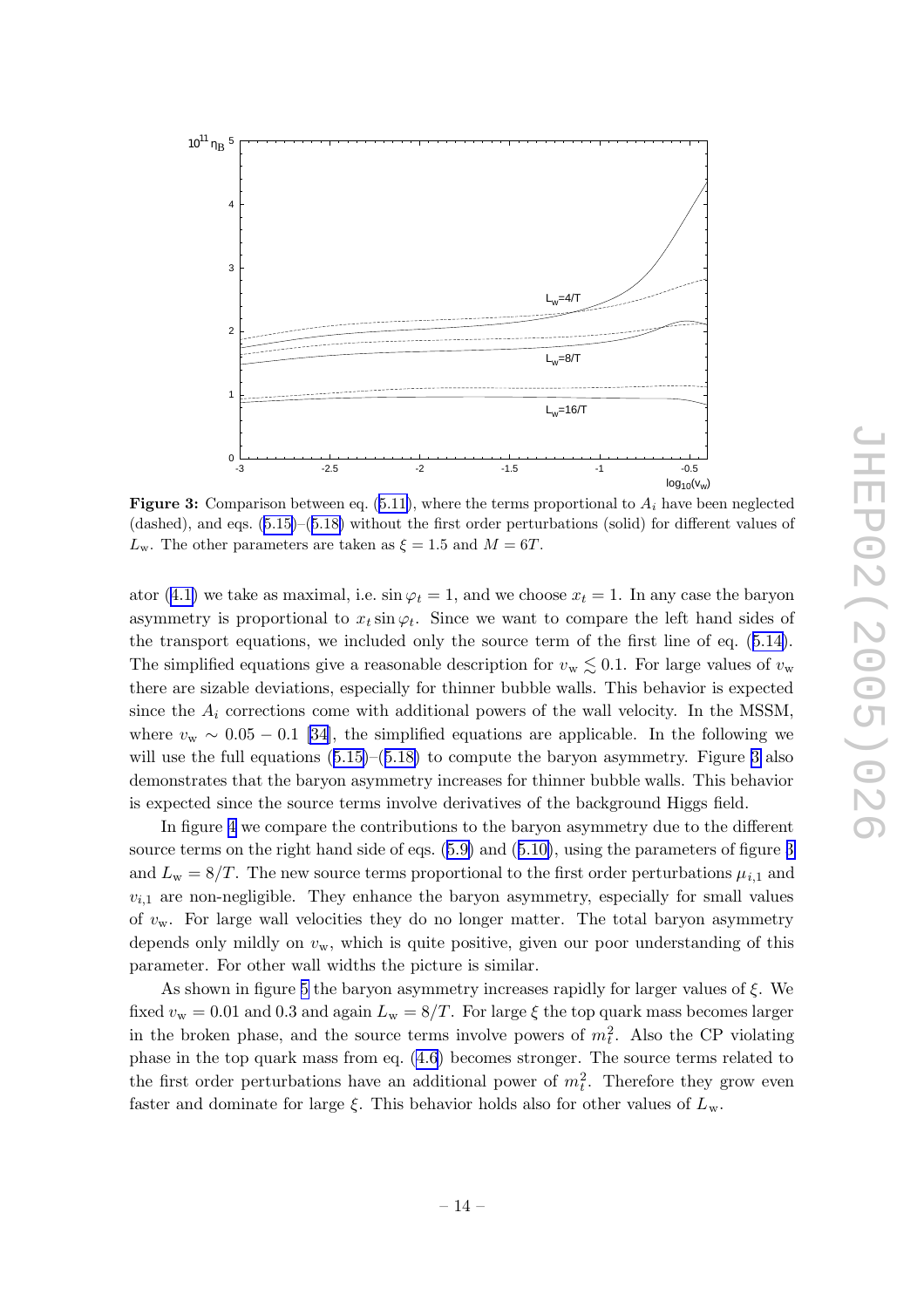<span id="page-17-0"></span>

**Figure 4:** The solid line represents  $\eta_B$  as a function of the wall velocity for  $L_w = 8/T$ ,  $M = 6T$ and  $\xi = 1.5$ . The dashed line would be the asymmetry without the source terms containing the first order perturbations  $\mu'_1$  and  $v'_1$  and the dotted one is the contribution due to these terms only.



**Figure 5:** The baryon asymmetry as a function of  $\xi$  for two wall velocities. The different line types have the same meaning as in figure [4,](#page-16-0) and again  $L_{w} = 8/T$  and  $M = 6T$ . On the right edge of the figure the upper curves are for  $v_w = 0.01$  and the lower ones for  $v_w = 0.3$ .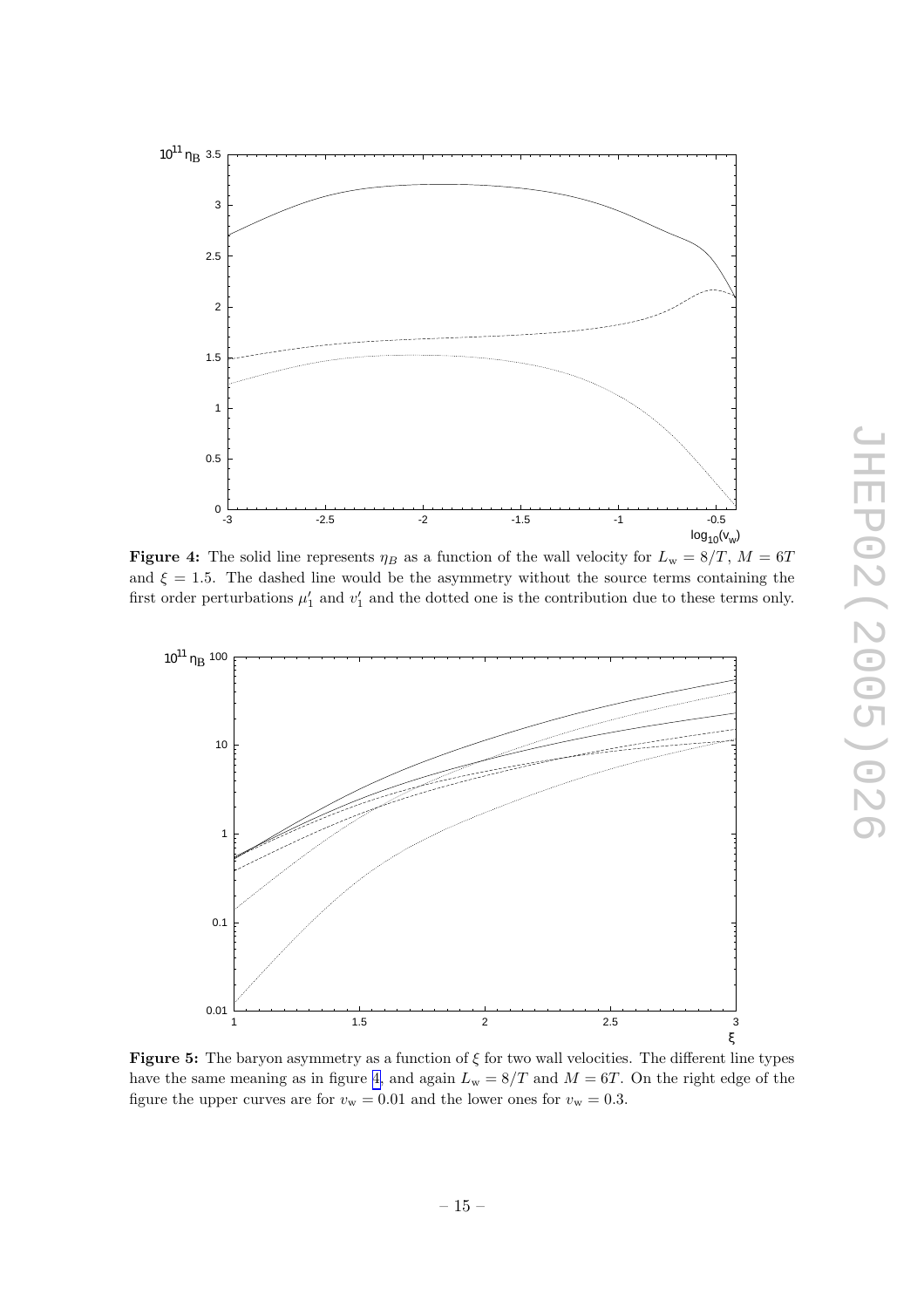<span id="page-18-0"></span>

Figure 6: The baryon asymmetry in the SM with low cut-off for two different Higgs masses as a function of M (in units of GeV) for  $v_w = 0.01$  (solid) and  $v_w = 0.3$  (dashed). The horizontal lines indicate the errorband of the measured value.

Let us finally relate the bubble wall parameters to our SM with low cut-off. In the figure [6](#page-17-0) we present the baryon asymmetry in the model for  $m_H = 115$  and  $150 \,\text{GeV}$  as a function of the cut-off scale M. For every value of M we compute the strength of the phase transition and the bubble width. We consider one small  $v_w = 0.01$  and one large wall velocity  $v_w = 0.3$ . We take again a maximal CP violating phase  $\sin \varphi_t = 1$  and  $x_t = 1$ . As expected the baryon asymmetry grows rapidly as we lower  $M$ . At the very lowest values of M the wall thickness becomes of order  $1/T$  (see figure [2\)](#page-7-0) so that our WKB approach ceases to be reliable. Moreover, the bubble walls may become relativistic in this regime, and diffusion of charges into the symmetric phase may no longer be efficient. One can see that  $\eta_B$  depends only mildly on the wall velocity.

Nevertheless, independent of the Higgs mass we have chosen, we can generate the observed baryon asymmetry ([1.1\)](#page-2-0) without amplifying the CP violating dimension-6 oper-ator ([4.1](#page-8-0)). This requires the phase transition to be sufficiently strong, i.e.  $\xi \geq 1.5$ . At this strength of the phase transition our computation of the baryon asymmetry is still under control. For smaller values of  $\xi$  we have to take  $x_t > 1$ . For instance, in the case of  $m_H = 115 \,\text{GeV}$  and  $\xi = 1.1 \,(M = 825 \,\text{GeV})$ , we could use  $x_t \sim 40$  which is barely consistant with the bound from the neutron EDM discussed in section [3.](#page-6-0) Thus the SM with low cut-off can account for the observed baryon asymmetry in a wide range of the model parameters, without being in conflict with constraints from flavor and CP violation.

At the end of this section let us briefly comment on the impact of sources from the bottom quark and the tau lepton. In case of the bottom the source term is heavily sup-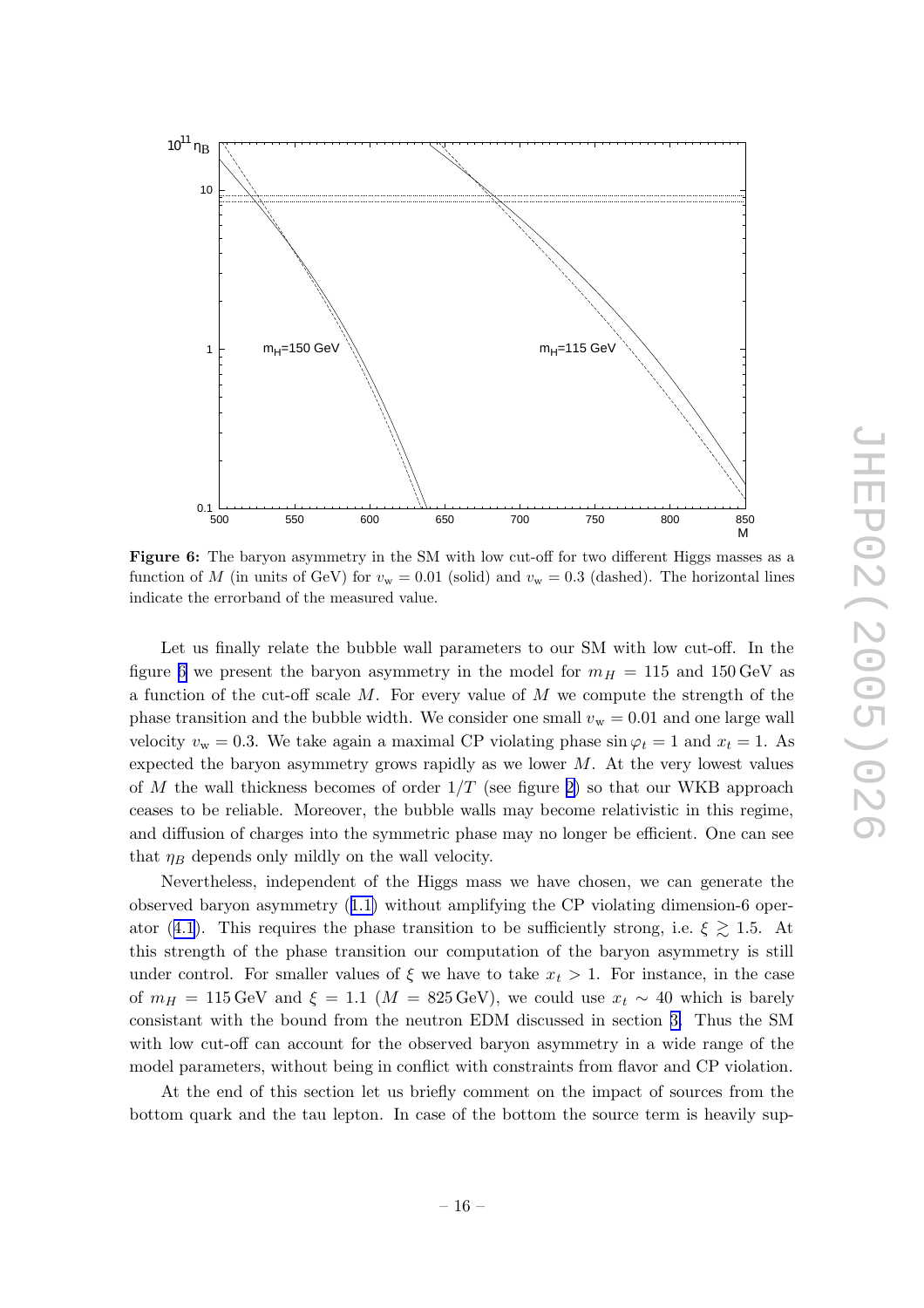<span id="page-19-0"></span>pressed by  $(m_b/m_t)^4 \sim 10^{-7}$ . The tau lepton is more relevant because of its larger diffusion constant of about  $380/T$  [\[35\]](#page-22-0). Still its contribution is about  $10^5$  times smaller than that of the top quark and can be safely neglected.

#### 7. Conclusions

We have investigated the electroweak phase transition and baryogenesis in the standard model augmented by a dimension-6 Higgs self interaction. Taking the suppression scale of this operator to be  $M \lesssim 1 \,\text{TeV}$ , the EWPT becomes first order, without introducing new degrees of freedom in the model. In addition to the Higgs mass only the parameter M enters the computation of the phase transition. There is no relevant bound on the  $\phi^6$ interaction. However, dimension-6 operators involving for instance gauge fields, which are also expected to be present in a general effective field theory, have to be tuned at the level of  $10^{-2}$  in order not to spoil the electroweak fit [[12\]](#page-20-0).

Requiring  $M > 500 \,\text{GeV}$  the phase transition is strong enough to prevent baryon number washout for Higgs masses up to 170 GeV. In our analysis we have used the one-loop thermal potential. The phase transition is somewhat weaker than found in ref. [[12\]](#page-20-0), where only the thermal mass part of the one-loop correction was taken into account. We have checked that the dimension-6 operator does not spoil the loop expansion of the effective potential. We have computed the wall thickness which turns out to vary in a wide range from about  $2/T$  to  $16/T$ . As M becomes smaller the EWPT becomes stronger and the bubble wall thinner. For very small cut-off scales the symmetric phase becomes metastable.

A dimension-6 operator involving the Higgs field and the top quark provides a new source of CP violation. It induces a complex phase in the top quark mass which varies along the phase boundary. We discussed that this operator is consistent with present bounds on EDM's and flavor violation for  $M \gtrsim 300 \,\text{GeV}$ . However, it may leave a detectable signal in forthcoming experiments.

As a result of the varying phase, top quarks and anti-top quarks experience a different force as they pass through the bubble wall. We treat the system in the WKB approximation, expanding in derivatives of the background Higgs field. Our approach is valid for a large fraction of the parameter space of the model. It will break down for very small values of the cut-off scale M, where the bubble width becomes of order the inverse temperature. The CP violating force enters the transport equations which describe the hot plasma. Carefully expanding in derivatives of the wall profile, we find novel source terms which enhance the generated baryon asymmetry. They are especially relevant for slow bubble walls and dominate over the known source terms for large values of the particle mass. Because of these properties they should play a prominent role in the MSSM, where the top quark is replaced by the charginos.

In the model considered, the observed baryon asymmetry can be explained for natural values of the parameters. The phase transition should be somewhat stronger than required by the washout criterion. If the EWPT is not that strong, the coefficient of the CP violating dimension-6 operator has to be taken larger than one, which is compatible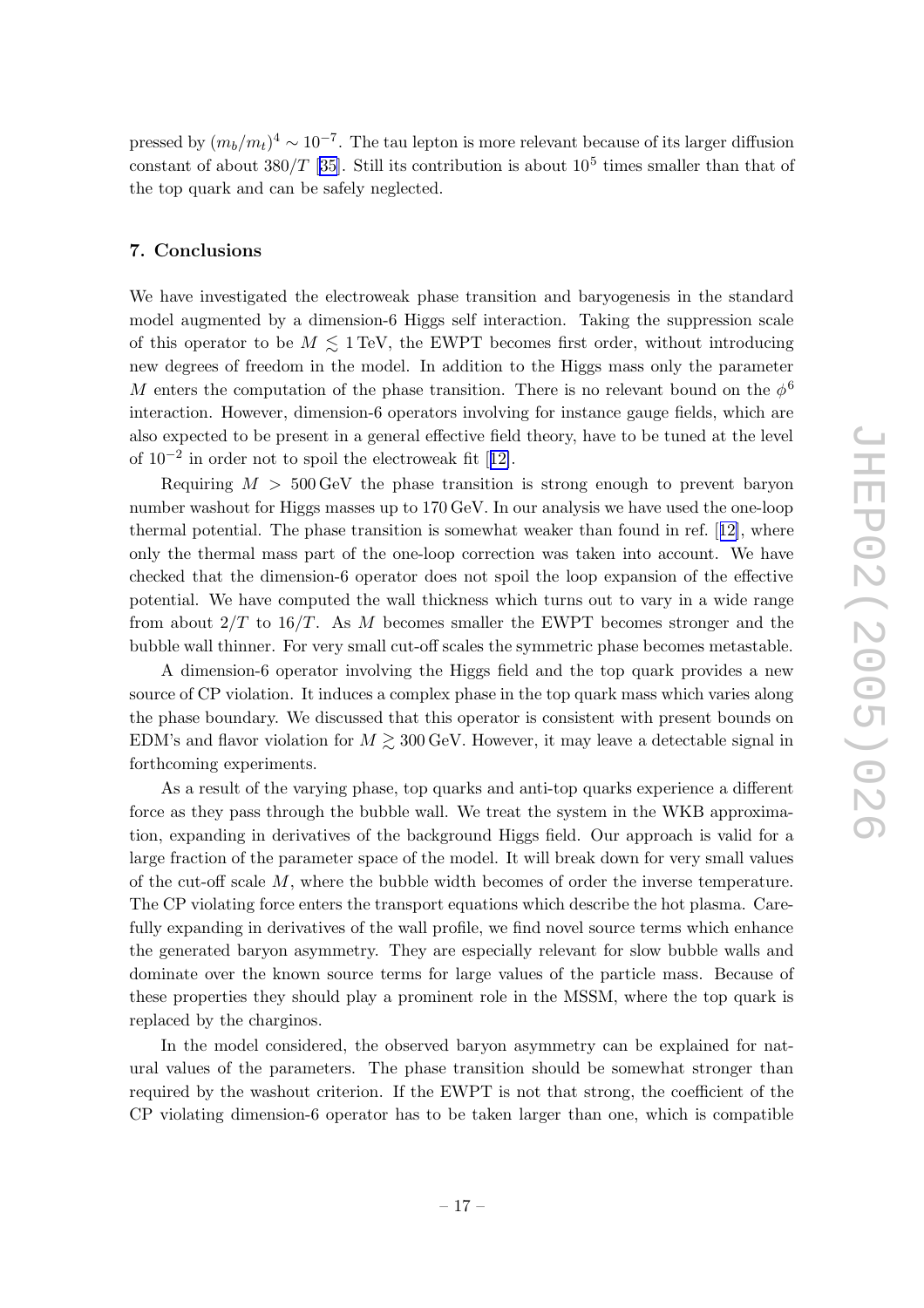<span id="page-20-0"></span>with experiments. It would also be interesting to study the impact of other CP violating operators, such as the one discussed in ref. [14], which has been ignored in our study.

With a low cut-off the model is expected to lead to non-standard signals in flavor physics, such as EDM's and flavor changing neutral currents, which can be tested in future experiments. The LHC will be able to directly test the physics at the cut-off scale. If the general cut-off scale is in the multi-TeV range and the  $\phi^6$  interaction is anomalously large, the model could still be identified by its non-standard Higgs self couplings. However, the required precision will probably take a linear collider [12].

In conclusion, the standard model with low cut-off provides the missing ingredients for electroweak baryogenesis: a strong phase transition and additional CP violation. Moreover, its simple structure makes it an ideal laboratory to refine the computation of the baryon asymmetry.

#### Acknowledgments

We thank Dominik Stöckinger, Steffen Weinstock and Oscar Vives for helpful dicussions. The work of D.B., L.F., and M.S. was supported by the DFG, grant FOR 339/2-1.

#### References

- [1] WMAP collaboration, D.N. Spergel et al. , First year wilkinson microwave anisotropy probe (wmap) observations: determination of cosmological parameters , Astrophys. J. Suppl. 148 (2003) 175 [[astro-ph/0302209](http://xxx.lanl.gov/abs/astro-ph/0302209)].
- [2] SDSS collaboration, M. Tegmark *et al., Cosmological parameters from SDSS and WMAP*, Phys. Rev. D 69 [\(2004\) 103501](http://www-spires.slac.stanford.edu/spires/find/hep/www?j=PHRVA%2CD69%2C103501) [[astro-ph/0310723](http://xxx.lanl.gov/abs/astro-ph/0310723)].
- [3] V.A. Kuzmin, V.A. Rubakov and M.E. Shaposhnikov, On the anomalous electroweak baryon number nonconservation in the early universe, [Phys. Lett.](http://www-spires.slac.stanford.edu/spires/find/hep/www?j=PHLTA%2CB155%2C36) **B 155** (1985) 36.
- [4] M.B. Gavela, P. Hernandez, J. Orloff, O. Pene and C. Quimbay, Standard model CP-violation and baryon asymmetry, part 2. Finite temperature, [Nucl. Phys.](http://www-spires.slac.stanford.edu/spires/find/hep/www?j=NUPHA%2CB430%2C382) **B 430** (1994) 382 [[hep-ph/9406289](http://xxx.lanl.gov/abs/hep-ph/9406289)]; P. Huet and E. Sather, *Electroweak baryogenesis and standard model CP-violation*, *[Phys.](http://www-spires.slac.stanford.edu/spires/find/hep/www?j=PHRVA%2CD51%2C379)* Rev. D 51 [\(1995\) 379](http://www-spires.slac.stanford.edu/spires/find/hep/www?j=PHRVA%2CD51%2C379) [[hep-ph/9404302](http://xxx.lanl.gov/abs/hep-ph/9404302)]; T. Konstandin, T. Prokopec and M.G. Schmidt, Axial currents from CKM matrix CP-violation and electroweak baryogenesis , [Nucl. Phys.](http://www-spires.slac.stanford.edu/spires/find/hep/www?j=NUPHA%2CB679%2C246) B 679 (2004) 246 [[hep-ph/0309291](http://xxx.lanl.gov/abs/hep-ph/0309291)].
- [5] K. Kajantie, M. Laine, K. Rummukainen and M.E. Shaposhnikov, Is there a hot electroweak phase transition at  $m_H \gtrsim m_W$ ?, [Phys. Rev. Lett.](http://www-spires.slac.stanford.edu/spires/find/hep/www?j=PRLTA%2C77%2C2887) 77 (1996) 2887 [[hep-ph/9605288](http://xxx.lanl.gov/abs/hep-ph/9605288)]; A non-perturbative analysis of the finite t phase transition in  $SU(2) \times U(1)$  electroweak theory, [Nucl. Phys.](http://www-spires.slac.stanford.edu/spires/find/hep/www?j=NUPHA%2CB493%2C413) B 493 (1997) 413 [[hep-lat/9612006](http://xxx.lanl.gov/abs/hep-lat/9612006)]; F. Csikor, Z. Fodor and J. Heitger, *Endpoint of the hot electroweak phase transition*, *[Phys.](http://www-spires.slac.stanford.edu/spires/find/hep/www?j=PRLTA%2C82%2C21)* [Rev. Lett.](http://www-spires.slac.stanford.edu/spires/find/hep/www?j=PRLTA%2C82%2C21) 82 (1999) 21 [[hep-ph/9809291](http://xxx.lanl.gov/abs/hep-ph/9809291)].
- [6] For a review, see: A. Riotto and M. Trodden, Recent progress in baryogenesis, Ann. Rev. Nucl. Part. Sci. 49 (1999) 35–75 [[hep-ph/9901362](http://xxx.lanl.gov/abs/hep-ph/9901362)].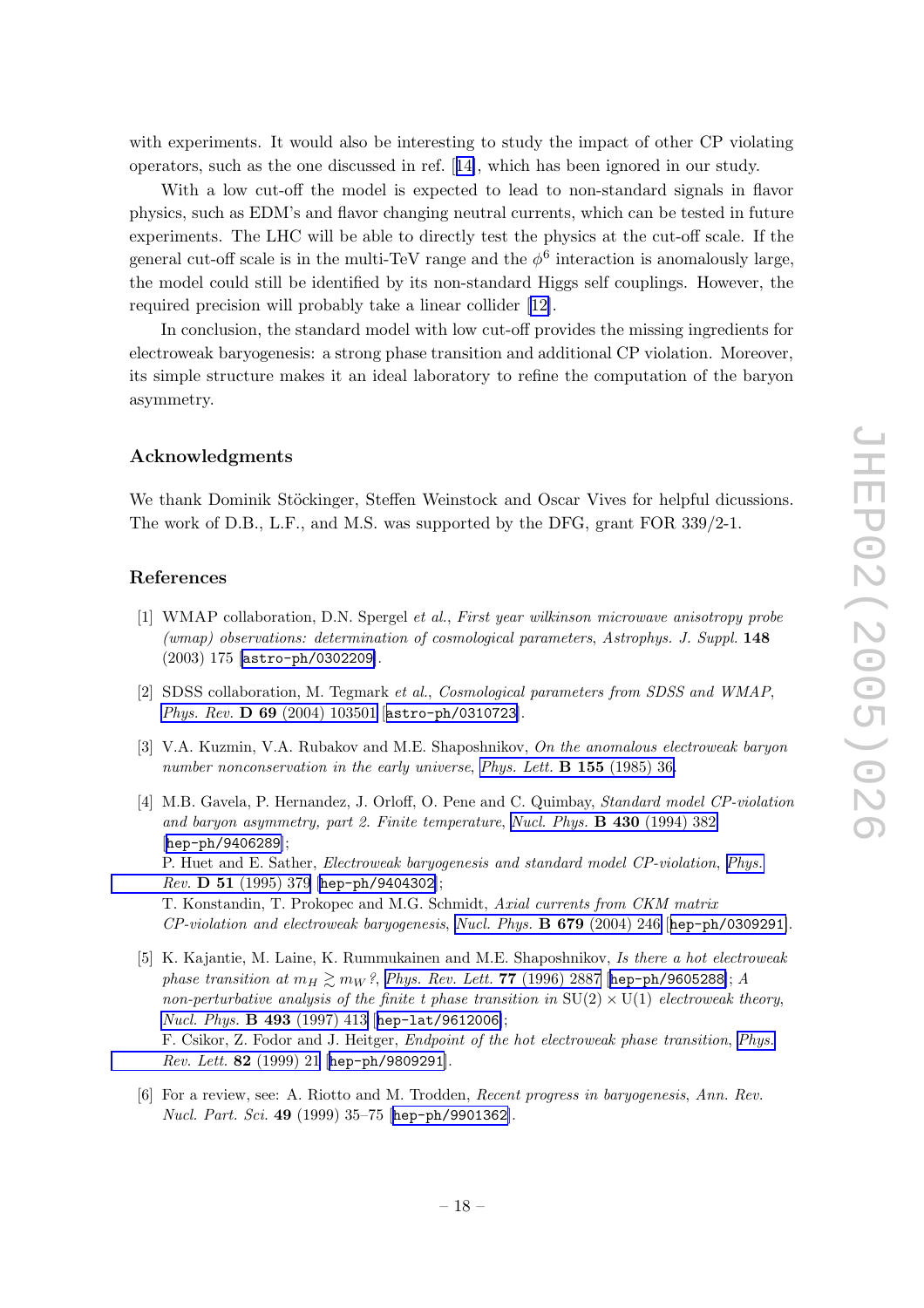- <span id="page-21-0"></span>[7] S. Kanemura, Y. Okada and E. Senaha, Electroweak baryogenesis and quantum corrections to the triple Higgs boson coupling, [hep-ph/0411354](http://xxx.lanl.gov/abs/hep-ph/0411354); S.W. Ham, Y.S. Jeong and S.K. Oh, Electroweak phase transition in an extension of the standard model with a real Higgs singlet, [hep-ph/0411352](http://xxx.lanl.gov/abs/hep-ph/0411352); S.W. Ham, S.K. Oh and D. Son, Electroweak phase transition in the MSSM with four generations, Phys. Rev. D 71 [\(2005\) 015001](http://www-spires.slac.stanford.edu/spires/find/hep/www?j=PHRVA%2CD71%2C015001) [[hep-ph/0411012](http://xxx.lanl.gov/abs/hep-ph/0411012)]; M. Carena, A. Megevand, M. Quiros and C.E.M. Wagner, Electroweak baryogenesis and new TeV fermions , [hep-ph/0410352](http://xxx.lanl.gov/abs/hep-ph/0410352) ; A. Menon, D.E. Morrissey and C.E.M. Wagner, Electroweak baryogenesis and dark matter in the nmssm, Phys. Rev. **D 70** [\(2004\) 035005](http://www-spires.slac.stanford.edu/spires/find/hep/www?j=PHRVA%2CD70%2C035005) [[hep-ph/0404184](http://xxx.lanl.gov/abs/hep-ph/0404184)].
- [8] M. Carena, M. Quiros and C.E.M. Wagner, Opening the window for electroweak baryogenesis, [Phys. Lett.](http://www-spires.slac.stanford.edu/spires/find/hep/www?j=PHLTA%2CB380%2C81) B 380 (1996) 81 [[hep-ph/9603420](http://xxx.lanl.gov/abs/hep-ph/9603420)]; D. Bodeker, P. John, M. Laine and M.G. Schmidt, The 2-loop MSSM finite temperature effective potential with stop condensation, [Nucl. Phys.](http://www-spires.slac.stanford.edu/spires/find/hep/www?j=NUPHA%2CB497%2C387) **B 497** (1997) 387 [[hep-ph/9612364](http://xxx.lanl.gov/abs/hep-ph/9612364)]; B. de Carlos and J.R. Espinosa, The baryogenesis window in the MSSM, [Nucl. Phys.](http://www-spires.slac.stanford.edu/spires/find/hep/www?j=NUPHA%2CB503%2C24) B 503 [\(1997\) 24](http://www-spires.slac.stanford.edu/spires/find/hep/www?j=NUPHA%2CB503%2C24) [[hep-ph/9703212](http://xxx.lanl.gov/abs/hep-ph/9703212)]; M. Laine and K. Rummukainen, *The MSSM electroweak phase transition on the lattice*, *[Nucl.](http://www-spires.slac.stanford.edu/spires/find/hep/www?j=NUPHA%2CB535%2C423)* Phys. B 535 [\(1998\) 423](http://www-spires.slac.stanford.edu/spires/find/hep/www?j=NUPHA%2CB535%2C423) [[hep-lat/9804019](http://xxx.lanl.gov/abs/hep-lat/9804019)].
- [9] M. Pietroni, The electroweak phase transition in a nonminimal supersymmetric model, [Nucl.](http://www-spires.slac.stanford.edu/spires/find/hep/www?j=NUPHA%2CB402%2C27) Phys. B 402 [\(1993\) 27](http://www-spires.slac.stanford.edu/spires/find/hep/www?j=NUPHA%2CB402%2C27) [[hep-ph/9207227](http://xxx.lanl.gov/abs/hep-ph/9207227)]; A.T. Davies, C.D. Froggatt and R.G. Moorhouse, *Electroweak baryogenesis in the next to*  $minimal\ supersymmetric\ model, Phys. \ Lett. \ B$  372 (1996) 88 [[hep-ph/9603388](http://xxx.lanl.gov/abs/hep-ph/9603388)]; S.J. Huber and M.G. Schmidt, *SUSY variants of the electroweak phase transition, [Eur. Phys.](http://www-spires.slac.stanford.edu/spires/find/hep/www?j=EPHJA%2CC10%2C473)* J. C 10 [\(1999\) 473](http://www-spires.slac.stanford.edu/spires/find/hep/www?j=EPHJA%2CC10%2C473) [[hep-ph/9809506](http://xxx.lanl.gov/abs/hep-ph/9809506)]; Electroweak baryogenesis: concrete in a SUSY model with a gauge singlet, [Nucl. Phys.](http://www-spires.slac.stanford.edu/spires/find/hep/www?j=NUPHA%2CB606%2C183)  $\bf{B} 606$  (2001) 183 [[hep-ph/0003122](http://xxx.lanl.gov/abs/hep-ph/0003122)]; M. Bastero-Gil, C. Hugonie, S.F. King, D.P. Roy and S. Vempati, Does lep prefer the NMSSM?, [Phys. Lett.](http://www-spires.slac.stanford.edu/spires/find/hep/www?j=PHLTA%2CB489%2C359) **B 489** (2000) 359 [[hep-ph/0006198](http://xxx.lanl.gov/abs/hep-ph/0006198)].
- [10] LEP collaboration, A combination of preliminary electroweak measurements and constraints on the standard model , [hep-ex/0312023](http://xxx.lanl.gov/abs/hep-ex/0312023) .
- [11] X.-m. Zhang, Operators analysis for Higgs potential and cosmological bound on Higgs mass , Phys. Rev. **D** 47 [\(1993\) 3065](http://www-spires.slac.stanford.edu/spires/find/hep/www?j=PHRVA%2CD47%2C3065) [[hep-ph/9301277](http://xxx.lanl.gov/abs/hep-ph/9301277)].
- [12] C. Grojean, G. Servant and J.D. Wells, First-order electroweak phase transition in the standard model with a low cutoff, [hep-ph/0407019](http://xxx.lanl.gov/abs/hep-ph/0407019) .
- [13] S.W. Ham and S.K. Oh, Electroweak phase transition in the standard model with a dimension-six Higgs operator at one-loop level, Phys. Rev. **D 70** [\(2004\) 093007](http://www-spires.slac.stanford.edu/spires/find/hep/www?j=PHRVA%2CD70%2C093007) [[hep-ph/0408324](http://xxx.lanl.gov/abs/hep-ph/0408324)].
- [14] M. Dine, P. Huet, J. Singleton, Robert and L. Susskind, Creating the baryon asymmetry at the electroweak phase transition, [Phys. Lett.](http://www-spires.slac.stanford.edu/spires/find/hep/www?j=PHLTA%2CB257%2C351)  $\bf{B}$  257 (1991) 351.
- [15] X. Zhang, S.K. Lee, K. Whisnant and B.L. Young, Phenomenology of a nonstandard top quark yukawa coupling, Phys. Rev. D 50 [\(1994\) 7042](http://www-spires.slac.stanford.edu/spires/find/hep/www?j=PHRVA%2CD50%2C7042) [[hep-ph/9407259](http://xxx.lanl.gov/abs/hep-ph/9407259)].
- [16] L. Dolan and R. Jackiw, *Symmetry behavior at finite temperature*, *[Phys. Rev.](http://www-spires.slac.stanford.edu/spires/find/hep/www?j=PHRVA%2CD9%2C3320)* **D** 9 (1974) [3320](http://www-spires.slac.stanford.edu/spires/find/hep/www?j=PHRVA%2CD9%2C3320).
- [17] G.D. Moore, Measuring the broken phase sphaleron rate nonperturbatively, [Phys. Rev.](http://www-spires.slac.stanford.edu/spires/find/hep/www?j=PHRVA%2CD59%2C014503) D 59 [\(1999\) 014503](http://www-spires.slac.stanford.edu/spires/find/hep/www?j=PHRVA%2CD59%2C014503) [[hep-ph/9805264](http://xxx.lanl.gov/abs/hep-ph/9805264)].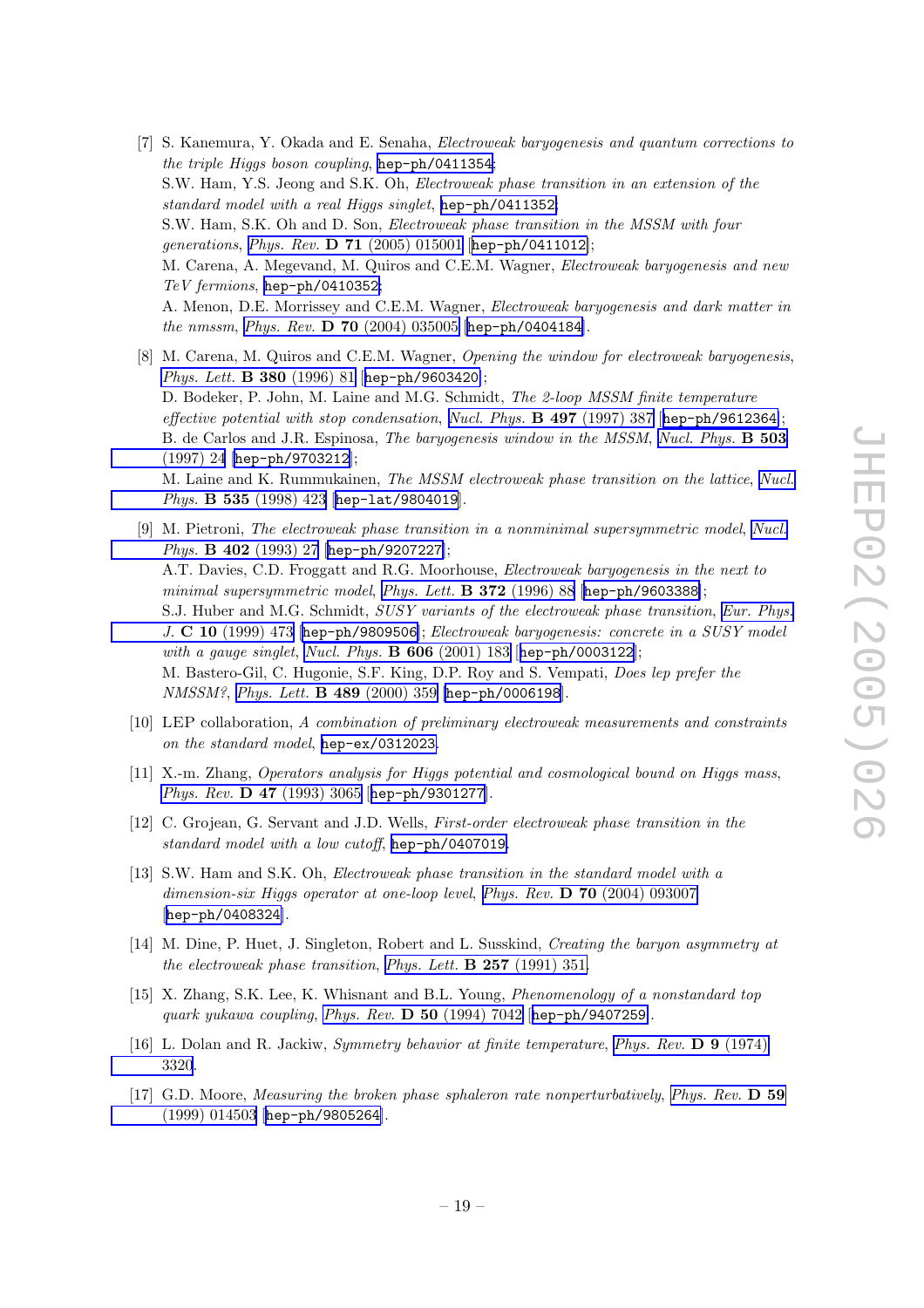- <span id="page-22-0"></span>[18] V. Barger, T. Han, P. Langacker, B. McElrath and P. Zerwas, Effects of genuine dimension-six Higgs operators, Phys. Rev. D 67 [\(2003\) 115001](http://www-spires.slac.stanford.edu/spires/find/hep/www?j=PHRVA%2CD67%2C115001) [[hep-ph/0301097](http://xxx.lanl.gov/abs/hep-ph/0301097)].
- [19] G.W. Anderson and L.J. Hall, *The electroweak phase transition and baryogenesis*, *[Phys. Rev.](http://www-spires.slac.stanford.edu/spires/find/hep/www?j=PHRVA%2CD45%2C2685)* D 45 [\(1992\) 2685;](http://www-spires.slac.stanford.edu/spires/find/hep/www?j=PHRVA%2CD45%2C2685) for a non-perturbative treatment of bubble nucleation, see G.D. Moore and K. Rummukainen, *Electroweak bubble nucleation, nonperturbatively, [Phys. Rev.](http://www-spires.slac.stanford.edu/spires/find/hep/www?j=PHRVA%2CD63%2C045002)* **D 63** (2001) [045002](http://www-spires.slac.stanford.edu/spires/find/hep/www?j=PHRVA%2CD63%2C045002) [[hep-ph/0009132](http://xxx.lanl.gov/abs/hep-ph/0009132)].
- [20] G.D. Moore, Electroweak bubble wall friction: analytic results, [J. High Energy Phys.](http://jhep.sissa.it/stdsearch?paper=03%282000%29006) 03 [\(2000\) 006](http://jhep.sissa.it/stdsearch?paper=03%282000%29006) [[hep-ph/0001274](http://xxx.lanl.gov/abs/hep-ph/0001274)].
- [21] G.D. Moore and T. Prokopec, *How fast can the wall move?* a study of the electroweak phase transition dynamics, Phys. Rev. **D 52** [\(1995\) 7182](http://www-spires.slac.stanford.edu/spires/find/hep/www?j=PHRVA%2CD52%2C7182) [[hep-ph/9506475](http://xxx.lanl.gov/abs/hep-ph/9506475)].
- [22] C.D. Froggatt and H.B. Nielsen, Hierarchy of quark masses, Cabibbo angles and CP-violation , [Nucl. Phys.](http://www-spires.slac.stanford.edu/spires/find/hep/www?j=NUPHA%2CB147%2C277) B 147 (1979) 277.
- [23] P.G. Harris et al., New experimental limit on the electric dipole moment of the neutron, [Phys.](http://www-spires.slac.stanford.edu/spires/find/hep/www?j=PRLTA%2C82%2C904) Rev. Lett. 82 [\(1999\) 904](http://www-spires.slac.stanford.edu/spires/find/hep/www?j=PRLTA%2C82%2C904).
- [24] M. Joyce, T. Prokopec and N. Turok, *Electroweak baryogenesis from a classical force*, *[Phys.](http://www-spires.slac.stanford.edu/spires/find/hep/www?j=PRLTA%2C75%2C1695)* Rev. Lett. 75 [\(1995\) 1695](http://www-spires.slac.stanford.edu/spires/find/hep/www?j=PRLTA%2C75%2C1695) [[hep-ph/9408339](http://xxx.lanl.gov/abs/hep-ph/9408339)]; Nonlocal electroweak baryogenesis, part 2. The classical regime , Phys. Rev. D 53 [\(1996\) 2958](http://www-spires.slac.stanford.edu/spires/find/hep/www?j=PHRVA%2CD53%2C2958) [[hep-ph/9410282](http://xxx.lanl.gov/abs/hep-ph/9410282)].
- [25] J.M. Cline and K. Kainulainen, A new source for electroweak baryogenesis in the MSSM, [Phys. Rev. Lett.](http://www-spires.slac.stanford.edu/spires/find/hep/www?j=PRLTA%2C85%2C5519) 85 (2000) 5519 [[hep-ph/0002272](http://xxx.lanl.gov/abs/hep-ph/0002272)]; J.M. Cline, M. Joyce and K. Kainulainen, *Supersymmetric electroweak baryogenesis, [J. High](http://jhep.sissa.it/stdsearch?paper=07%282000%29018)* [Energy Phys.](http://jhep.sissa.it/stdsearch?paper=07%282000%29018) 07 (2000) 018 [[hep-ph/0006119](http://xxx.lanl.gov/abs/hep-ph/0006119)], erratum [[hep-ph/0110031](http://xxx.lanl.gov/abs/hep-ph/0110031)].
- [26] M. Carena, J.M. Moreno, M. Quiros, M. Seco and C.E.M. Wagner, Supersymmetric CP-violating currents and electroweak baryogenesis , [Nucl. Phys.](http://www-spires.slac.stanford.edu/spires/find/hep/www?j=NUPHA%2CB599%2C158) B 599 (2001) 158 [[hep-ph/0011055](http://xxx.lanl.gov/abs/hep-ph/0011055)]; M. Carena, M. Quiros, M. Seco and C.E.M. Wagner, Improved results in supersymmetric electroweak baryogenesis, [Nucl. Phys.](http://www-spires.slac.stanford.edu/spires/find/hep/www?j=NUPHA%2CB650%2C24) B 650 (2003) 24 [[hep-ph/0208043](http://xxx.lanl.gov/abs/hep-ph/0208043)].
- [27] K. Kainulainen, T. Prokopec, M.G. Schmidt and S. Weinstock, First principle derivation of semiclassical force for electroweak baryogenesis, [J. High Energy Phys.](http://jhep.sissa.it/stdsearch?paper=06%282001%29031) 06 (2001) 031 [[hep-ph/0105295](http://xxx.lanl.gov/abs/hep-ph/0105295)]; Semiclassical force for electroweak baryogenesis: three-dimensional derivation, Phys. Rev. D 66 [\(2002\) 043502](http://www-spires.slac.stanford.edu/spires/find/hep/www?j=PHRVA%2CD66%2C043502) [[hep-ph/0202177](http://xxx.lanl.gov/abs/hep-ph/0202177)].
- [28] T. Prokopec, M.G. Schmidt and S. Weinstock, Transport equations for chiral fermions to order h-bar and electroweak baryogenesis , [Ann. Phys. \(NY\)](http://www-spires.slac.stanford.edu/spires/find/hep/www?j=APNYA%2C314%2C208) 314 (2004) 208 [[hep-ph/0312110](http://xxx.lanl.gov/abs/hep-ph/0312110)]; Transport equations for chiral fermions to order h-bar and electroweak baryogenesis, II, [Ann. Phys. \(NY\)](http://www-spires.slac.stanford.edu/spires/find/hep/www?j=APNYA%2C314%2C267) 314 (2004) 267 [[hep-ph/0406140](http://xxx.lanl.gov/abs/hep-ph/0406140)].
- [29] J.M. Cline, M. Joyce and K. Kainulainen, Supersymmetric electroweak baryogenesis in the wkb approximation, [Phys. Lett.](http://www-spires.slac.stanford.edu/spires/find/hep/www?j=PHLTA%2CB417%2C79) **B 417** (1998) 79 [[hep-ph/9708393](http://xxx.lanl.gov/abs/hep-ph/9708393)].
- [30] P. Huet and A.E. Nelson, *Electroweak baryogenesis in supersymmetric models*, *[Phys. Rev.](http://www-spires.slac.stanford.edu/spires/find/hep/www?j=PHRVA%2CD53%2C4578)* D 53 [\(1996\) 4578](http://www-spires.slac.stanford.edu/spires/find/hep/www?j=PHRVA%2CD53%2C4578) [[hep-ph/9506477](http://xxx.lanl.gov/abs/hep-ph/9506477)].
- [31] G.D. Moore, Sphaleron rate in the symmetric electroweak phase, [Phys. Rev.](http://www-spires.slac.stanford.edu/spires/find/hep/www?j=PHRVA%2CD62%2C085011) D 62 (2000) [085011](http://www-spires.slac.stanford.edu/spires/find/hep/www?j=PHRVA%2CD62%2C085011) [[hep-ph/0001216](http://xxx.lanl.gov/abs/hep-ph/0001216)]; Do we understand the sphaleron rate?, [hep-ph/0009161](http://xxx.lanl.gov/abs/hep-ph/0009161); The sphaleron rate: boedeker's leading log , [Nucl. Phys.](http://www-spires.slac.stanford.edu/spires/find/hep/www?j=NUPHA%2CB568%2C367) B 568 (2000) 367 [[hep-ph/9810313](http://xxx.lanl.gov/abs/hep-ph/9810313)];